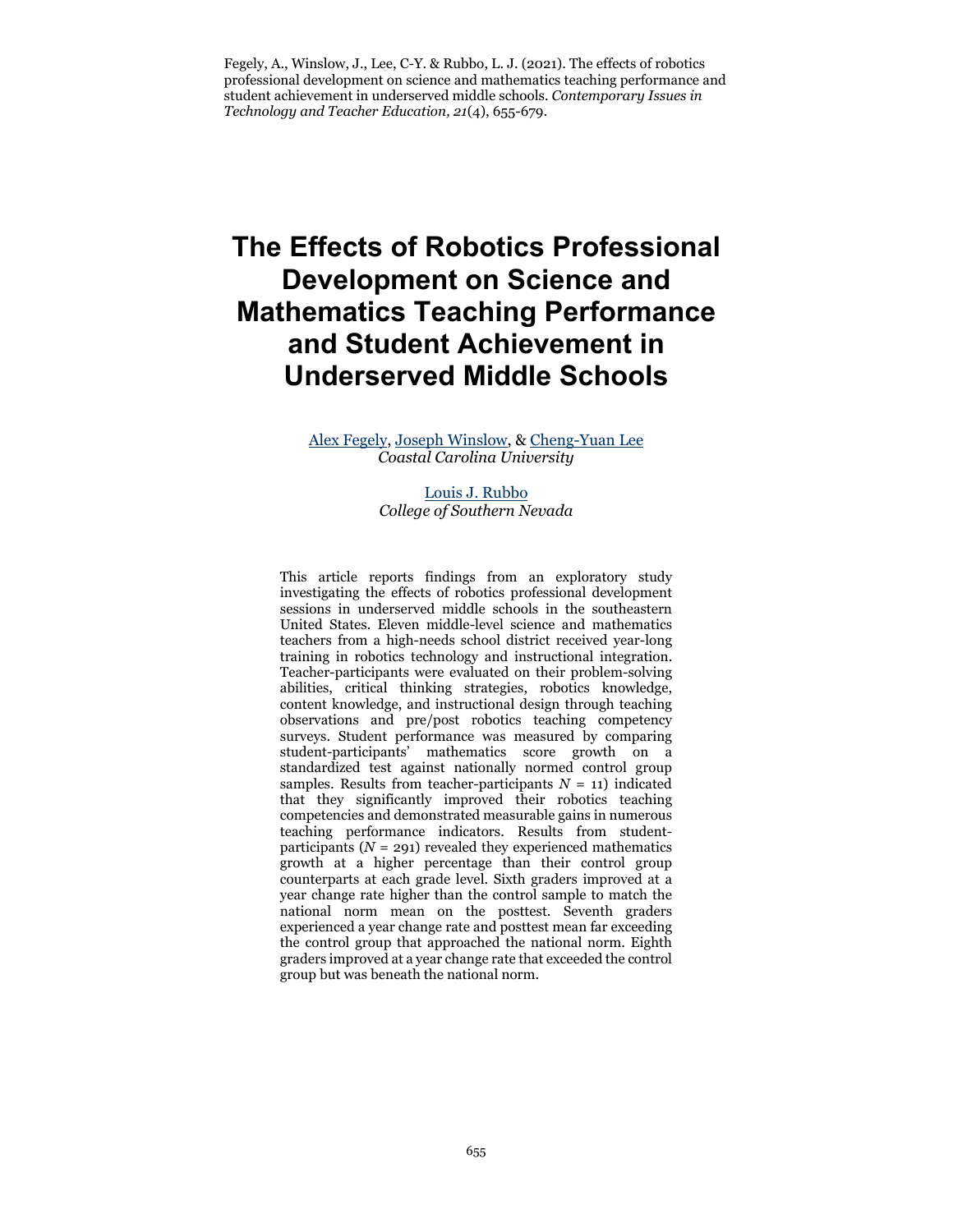Proponents of integrating technology into science and mathematics curricula argue that it aids students in acquiring valuable disciplinary skills, such as logical analysis and critical thinking, and prepares them for real-world problem solving using modern tools (Castledine & Chalmers, 2011). Federal legislation in the United States, such as the *America COMPETES Reauthorization Act* of 2010, has acknowledged the importance of developing these types of skills in schools.

In 2018, the Committee on STEM Education of the National Science and Technology Council published a report charting a 5-year strategic plan for science, technology, engineering, and mathematics (STEM) education. In response to this plan, in-service teacher education has recently focused on initiatives that strengthen STEM subjects' cross-cutting curricula (see also K-12 Computer Science Framework Steering Committee, 2016), such as robotics instruction, which has been identified as an effective integrative approach to teaching STEM principles (Scaradozzi et al., 2019). This study investigated the effects of robotics professional development (PD) on middle level science and mathematics teachers' (*N* = 11) robotics instruction and students'  $(N = 291)$  mathematics achievement.

# **Relevant Literature**

# **Constructionism**

Papert's early findings on computer programming instruction (1980) and constructionist learning (1993) have contributed substantially to the evolution of robotics education, emphasizing the combination of studentcentered activities with mechanical tools to solve practical problems. For example, research by Mikropoulos and Bellou (2013) indicated that constructionism impacted robotics education significantly, as the majority of educational robotics studies in their sample utilized some type of constructionist approach.

Constructionism is both a theory of learning and an instructional strategy (Ardito et al., 2014). Constructionism theorizes that knowledge is not simply transferred from the instructor to the student (Papert, 1980, 1993). Instead, learning is brought about through the construction, deconstruction, and reconstruction of students' understanding, based on experiences fostered by physical construction of learning artifacts (Kafai & Resnick, 1996; Mikropoulous & Bellou, 2013; Resnick & Silverman, 2005). Constructionism includes two entwined types of construction: the construction of products and the construction of meaning (Kafai & Resnick, 1996). The construction of the concrete objects aids in the construction of mental models (Mikropoulous & Bellou, 2013).

In 1998, the LEGO® company released their constructible robotics kits – LEGO MINDSTORMS® – named after Papert's (1980) seminal work on constructionism entitled *Mindstorms: Children, Computers and Powerful Ideas* (Chambers & Carbonaro, 2003). These LEGO MINDSTORMS kits were developed by some of Papert's protégés as an archetypal constructionist learning tool (Ardito et al., 2014). Since their release, LEGO's MINDSTORMS kits and curricula have advanced to the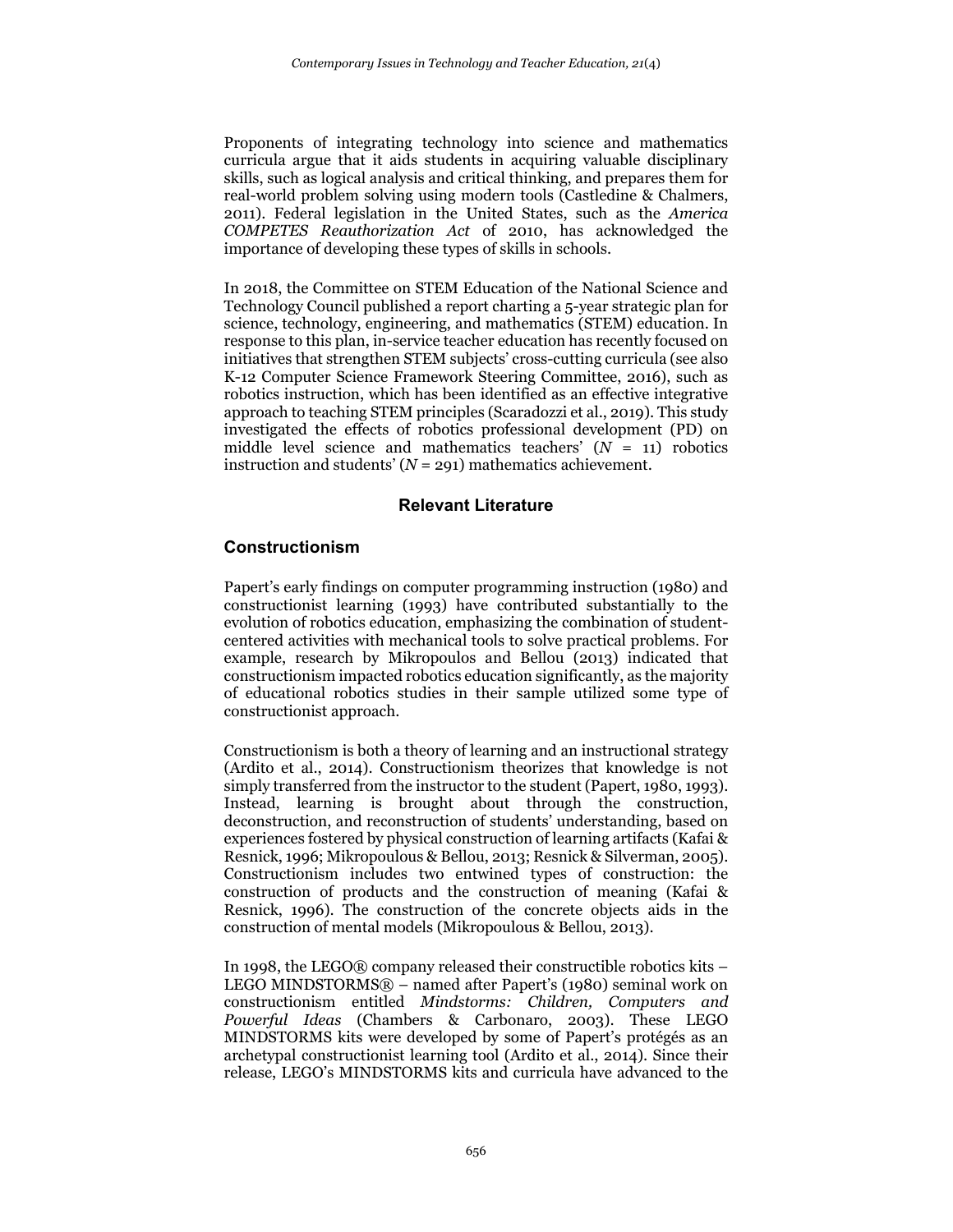forefront of robotics education (Eguchi, 2013, Martin et al., 2000) as well as student robotics competitions including FIRST LEGO League and World Robot Olympiad (Zhang & Wan, 2020).

Research by Yolcu and Demirer (2017) analyzed studies about robotics education and found that over 66% of such studies utilized buildable LEGO robotics kits (over 40% used LEGO MINDSTORMS, in particular) and over 90% used LEGO or similar buildable robotics kits. To summarize, constructionism is heavily associated with educational robotics due to the constructable and customizable nature of educational robotics kits, like LEGO MINDSTORMS.

# **Teachers and Robotics Professional Development**

Researchers have noted that few studies have examined the impact of robotics PD on teachers (Kim et al., 2015; Yuksel et al., 2020). Studies that focused on training teachers in STEM concepts with educational robotics have had various aims and findings (Guven & Cakir, 2020; Kay et al., 2014; Kopcha et al., 2017; Scaradozzi et al., 2019; Sullivan & Moriarty, 2009). For example, Kopcha et al. (2017) and Scaradozzi et al. (2019) found that educational robotics STEM PD activities were effective in teaching integrative STEM principles to teachers.

Similarly, studies have noted statistically significant programming and robotics knowledge increases among in-service teacher participants (Kay et al., 2014; Scaradozzi et al., 2019; Sullivan & Moriarty, 2009). Researchers have found that in-service teachers' confidence with robotics increased significantly because of workshops, as well (Kay et al., 2014; Scaradozzi et al., 2019; Sullivan & Moriarty, 2009).

Sullivan and Moriarty (2009) suggested that the perceptions and practices among teachers learning about robotics and integrating robotics concepts into instruction may change through robotics experiences. Research by Guven and Cakir (2020) and Kopcha et al. (2017) found that the teachers integrated or intended to integrate robotics into their future instruction, which suggested that robotics were an efficient way to teach STEM concepts to teachers and influence their perceptions and practices. These studies exemplify the different aims and findings of literature exploring teachers and robotics PD.

# **Students and Robotics**

The impact of robotics integration in science and mathematics instruction has been recently investigated for students in numerous grade levels. Previous inquiry has examined the integration of robotics kits as constructionist tools for students to learn STEM content through handson programming tasks at the elementary and middle levels (Bers, 2010; Fessakis et al., 2013; Koumoullos, 2013; Mikropoulos & Bellou, 2013). Researchers have noted that these kits can be effective for younger learners because they integrate block-based programming languages that diminish the tedium of coding text line-by-line and the associated syntax errors that novice programmers often make (Falloon, 2016; Kim et al., 2018).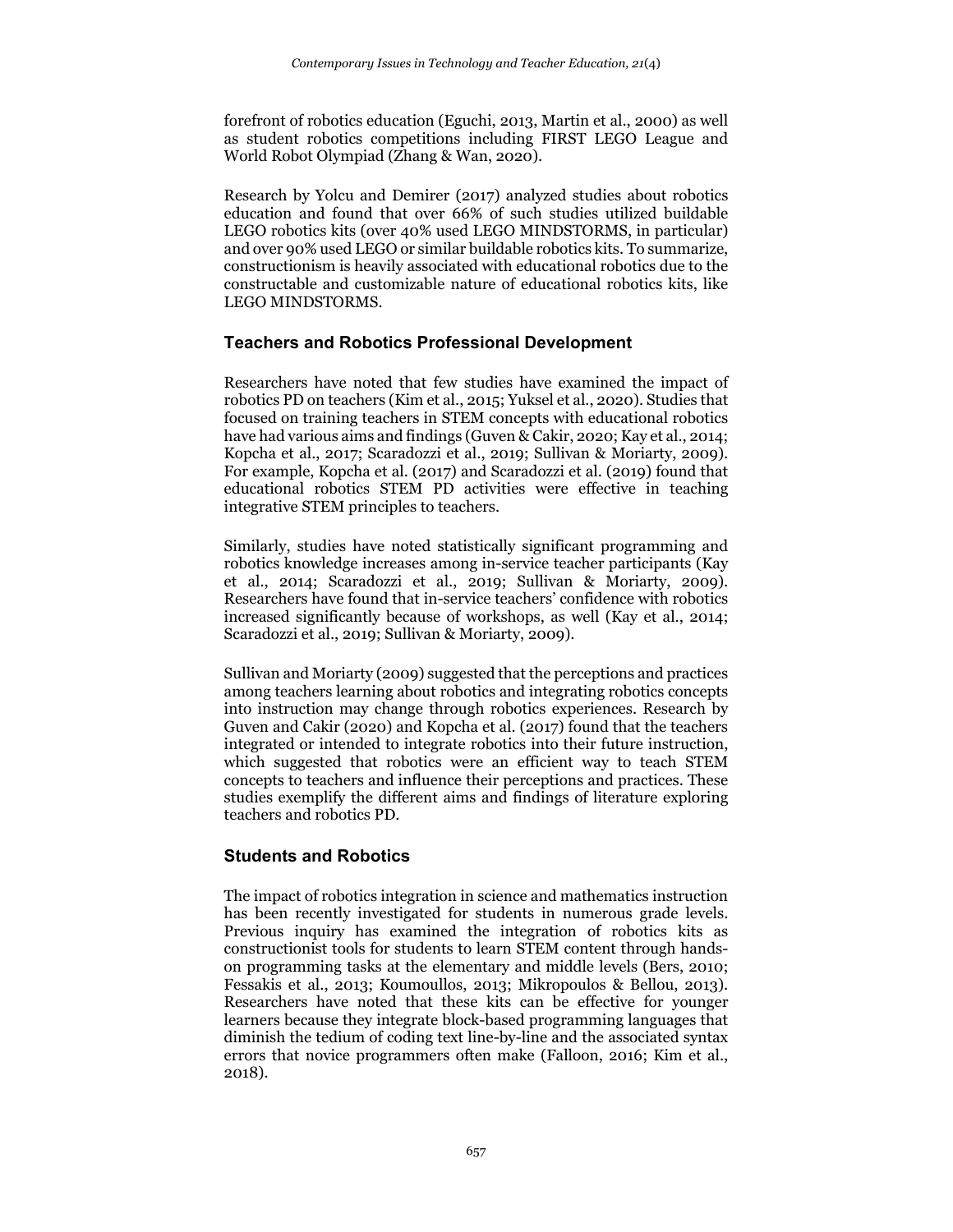Studies have indicated that robotics activities develop student problemsolving abilities (Bers et al., 2014; Datteri et al., 2013) and increase meaningful learning (Kaloti-Hallak et al., 2019). Beyond achievement gains, Yesharim and Ben-Ari (2018) noted that students learning computer science constructs with robotics demonstrated high motivation to succeed. Other researchers have detected positive effects of robotics on students' STEM self-efficacy (Hall-Lay, 2018; Leonard et al., 2016). Williams et al. (2012) studied the impact of robotics on science and mathematics understanding of elementary, middle, and high schoolers. From the pretest to the posttest, students' mathematics understanding increased 25% and their science understanding increased 47%.

While studies specifically evaluating robotics in middle school student populations are scarce (Casler-Failing, 2018), such studies have shown mathematics gains among students (Ardito et al., 2014; Casler-Failing, 2017; Castledine & Chalmers, 2011). A study by Ardito et al. (2014) investigated the impact of robotics on sixth graders' mathematics achievement. The study was conducted in the mathematics and science classrooms and utilized programming problem-solving activities and challenges linked to algebra, measurement, and probability. The results of the study indicated that students' achievement on a state standardized mathematics test in algebra, measurement, and probability improved, but not to statistically significant levels.

Further, a study by Castledine and Chalmers (2011) examined the correlation between sixth-grade mathematics students' problem-solving decisions related to speed, distance, time, and angles in robotics programming races and mazes and their abilities to translate those strategies to authentic mathematics problems. Students exhibited growth in their problem-solving skills in mathematics because of robotics learning activities.

At the seventh-grade level, mathematics students who were learning graphing, measurement, scaling, speed, distance, and time through robotics activities in a study by Casler-Failing (2017) showed improvement in their understanding of proportional reasoning skills, especially among low-performing students. Eighth grade science students in research by Williams et al. (2012) showed learning growth in their understanding of the mathematics and science concepts of force, velocity, and acceleration after 90 minutes of hands-on robotics activities. These studies investigated the impacts of robotics integration on students in science and mathematics at numerous grade levels.

# **The Present Study**

The research reported here adds to the limited literature on the impact of robotics PD on teachers (Kim et al., 2015; Yuksel et al., 2020), as well as the limited literature specifically analyzing how educational robotics impact middle school students' mathematics achievement (Casler-Failing, 2018). Three novel aspects of this study distinguish it from previous research: (a) the context, (b) the length of the treatment, and (c) the use of nationally normed and demographically matched control samples.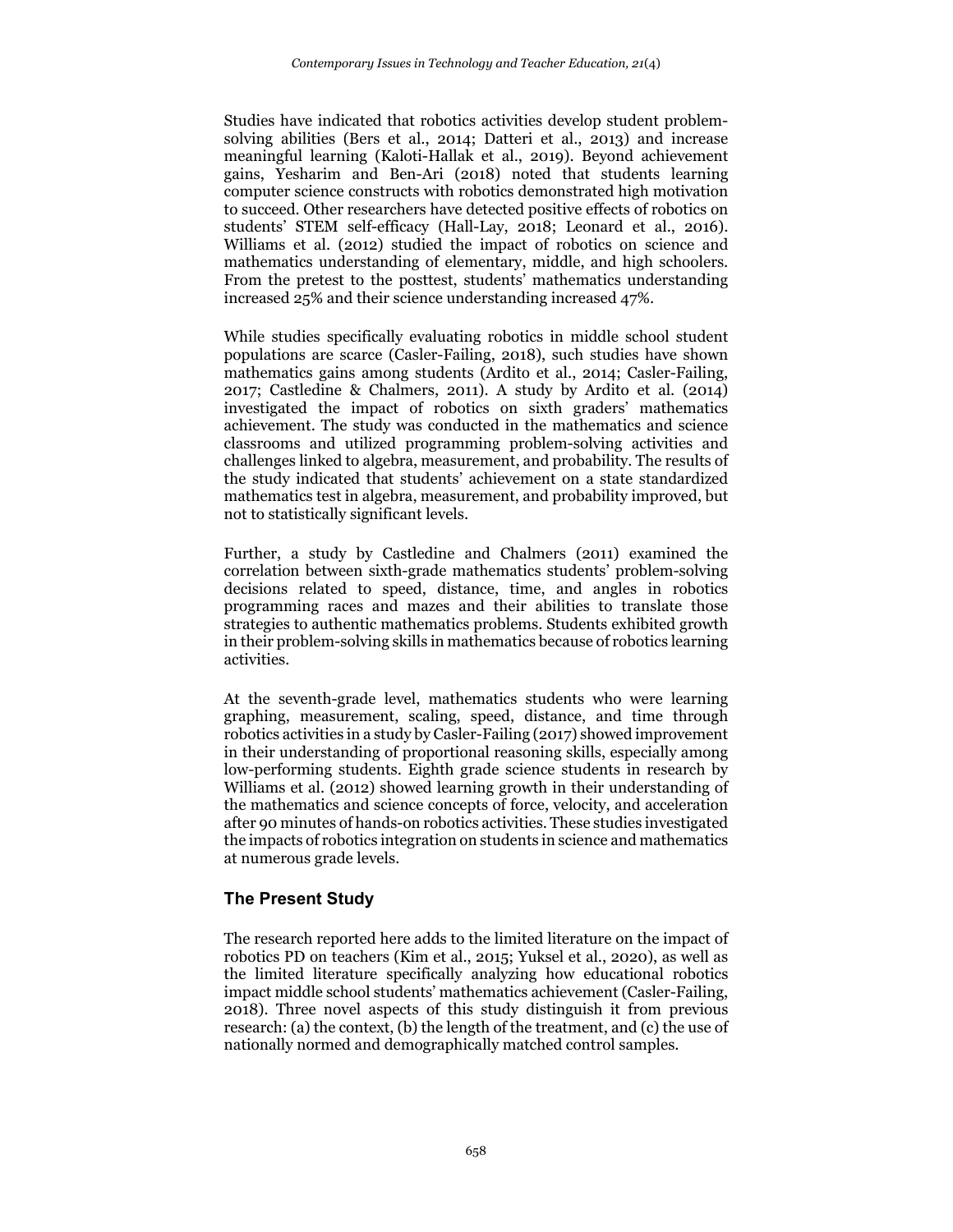First, this study focused on a novel context for educational robotics research: underserved middle schools. Second, this study did not simply focus on the short-term impacts of educational robotics. In this study, teacher-participants took part in over 75 contact hours of extensive PD, and teacher-participants and student-participants were evaluated over the course of a year. Finally, the use of both nationally normed and demographically matched control samples has provided two sets of control groups with which to compare the student participants' results. The national norm data were used to contrast the student-participants' mathematics growth against the rest of the country among sixth, seventh, and eighth graders. The control sample data were used to precisely contextualize the student-participants' mathematics growth against students' growth from similarly disadvantaged schools with demographically matched backgrounds.

The research questions in this study were as follows:

- 1. What are the effects of robotics professional development sessions on middle school science and mathematics teachers' teaching performance?
- 2. How do robotics professional development sessions for middle school science and mathematics teachers impact students' mathematics achievement?

# **Methodology**

The PD sessions occurred across the span of an academic year, bookended by week-long summer PD sessions. In turn, students were taught by the teachers who participated in the PD sessions and used the teachers' robotics kits in robotics-centric science and mathematics lessons. Using quantitative methods, the researchers evaluated teaching performance and student mathematics growth. Specific methodological details will be explained in the paragraphs below.

# **Setting and Participants**

For this grant-funded project, the researchers partnered with a regional public school district identified as high-needs in the southeastern United States for its historically low socioeconomic status and low student achievement. The grant's call focused on increasing academic achievement in the state by improving teacher quality. The researchers identified this district based on the project's potential to have a more meaningful impact supporting a high-needs school district, as opposed to others in the region. At the time of the study, the district served 5,200 students; 90% of students lived in poverty, and it had a 63% senior graduation rate. Both teachers and students from this school district served as this study's participants. Informed consent was obtained from the teacherparticipants and student-participant consent was managed by the individual schools.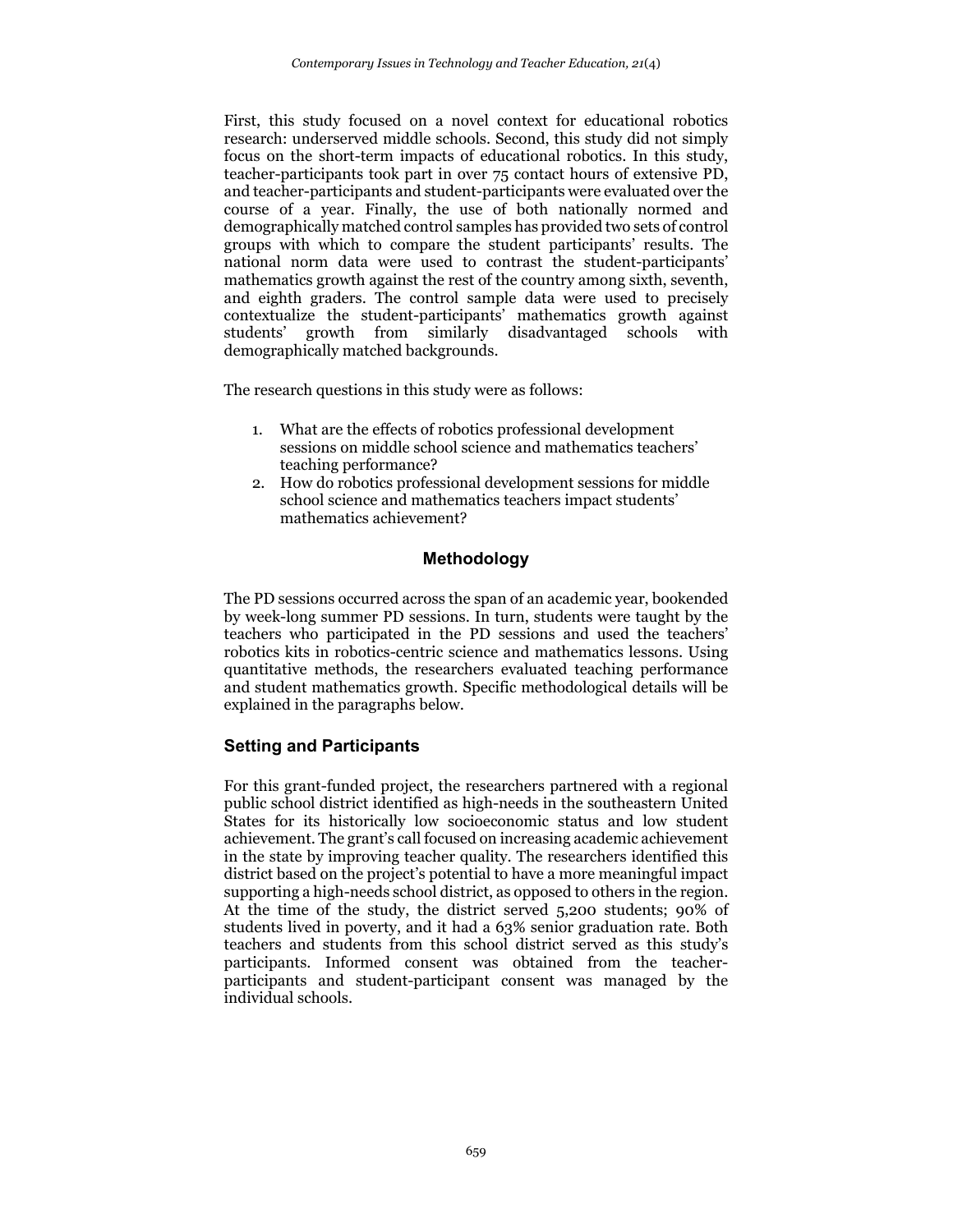# *Teacher-Participants*

After a district-wide survey of interest in robotics PD, administrators selected participants who (a) taught middle school science or mathematics (other subject area teachers who expressed interest were excluded) and (b) were willing to participate in the year-long study. All the teachers who had expressed interest and met these criteria were selected.

In total, the district selected 15 science and mathematics teachers spread among four of the district's middle schools. There was attrition of teacherparticipants over the year-long duration of the study. Two of the 15 teacher-participants were lost due to career advancement, one dropped out to focus on 1st-year teaching responsibilities, and one could not attend the second summer of PD experiences due to a family emergency. Of the remaining 11 participants (four male and seven female teachers), each taught sixth (three), seventh (two), or eighth (six) grade science or mathematics.

Seven teacher-participants taught mathematics, and four taught science. Four teachers identified themselves as Black, four as White, and three as Asian. All participants received a robotics kit, a laptop, a stipend, supplementary sensors, robotics classroom integration books, and three graduate course credits for their participation that could be applied toward continuing education or a degree program.

# *Student-Participants*

Student-participants also took part in this study. All the students in science and mathematics classes taught by the teachers participating in this study were used as a convenience sample. The student-participants represented 13 classes: five science and eight mathematics. The sample consisted of 171 female and 120 male student-participants. Of the 291 student-participants, 207 identified as Black, 74 identified as White, five identified as Hispanic, and five identified as Asian. More detailed demographic data is shared in Table 1.

#### **Table 1**

*Student-Participant Demographic Information*

| Grade | <b>Male</b>  |              |             | Female         |              |       |                | <b>Total</b> |     |
|-------|--------------|--------------|-------------|----------------|--------------|-------|----------------|--------------|-----|
|       | Asian        | <b>Black</b> | Hispanic    | White          | Asian        | Black | Hispanic       | White        |     |
| 6     | $\mathbf{O}$ | 22           | $\mathbf 0$ | 13             | $\mathbf{2}$ | 27    | 1              | 17           | 82  |
| 7     | $\mathbf 0$  | 14           | $\mathbf 0$ | $\overline{2}$ | $\mathbf 0$  | 21    | 1              | 10           | 48  |
| 8     | $\mathbf 0$  | 62           | 1           | 6              | 3            | 61    | $\overline{2}$ | 26           | 161 |
| Total | $\mathbf{0}$ | 98           | 1           | 21             | 5            | 109   | 4              | 53           | 291 |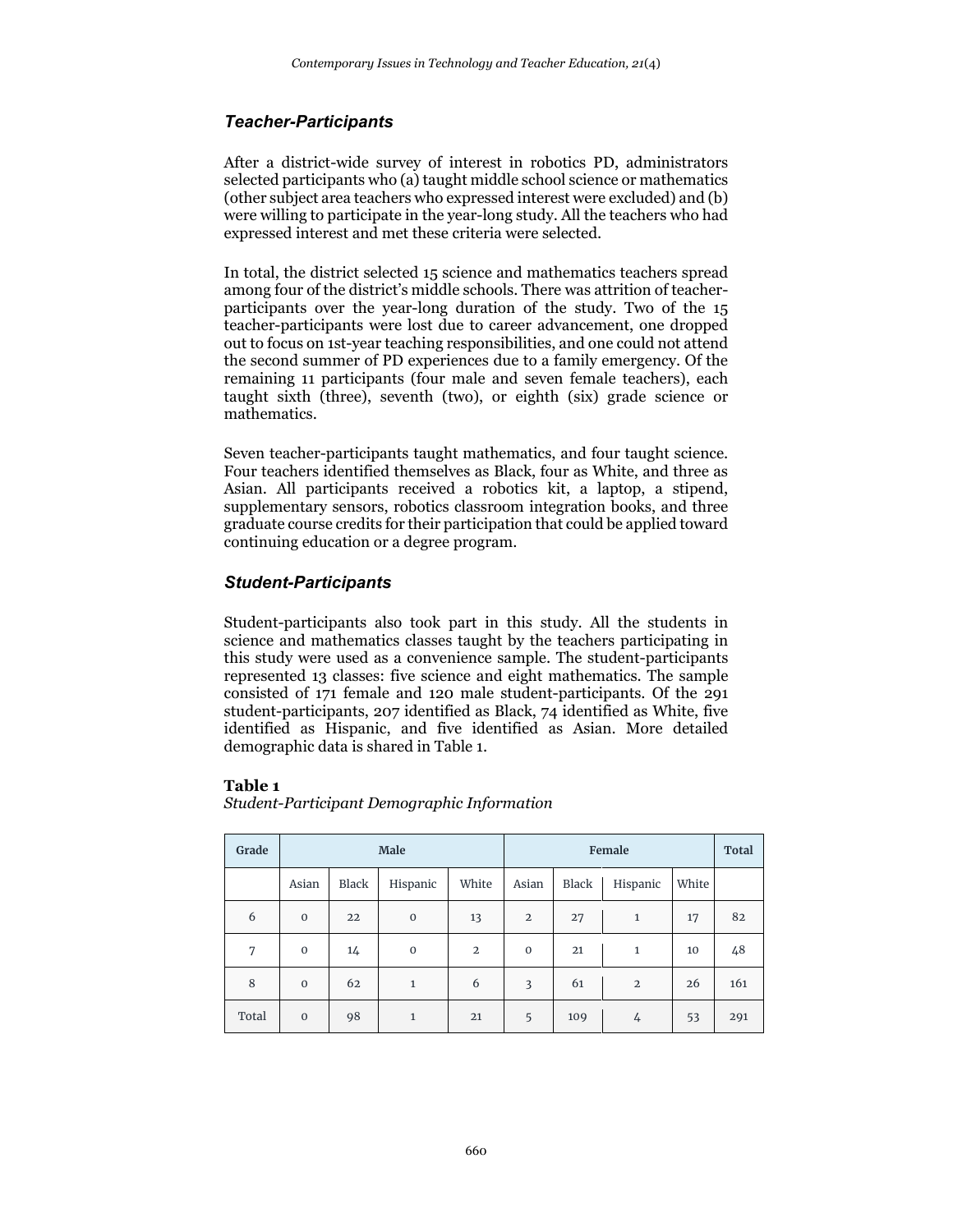#### **Trainers and Coaches**

Two trainers were selected to deliver the PD content to teacherparticipants. Both were full-time university faculty members credentialed in robotics instruction, one from the college of science and the other from the college of education. In addition to these two trainers, the researchers also hired three experienced robotics coaches from a different school district to provide scaffolding, instructional design, and PD support to the participating teachers. Both the trainers and the coaches received a stipend as compensation for their services throughout the project.

# **Research Design**

Teacher-participants began the year-long series of PD sessions with a 1 week (35 hours) campus-based summer workshop that integrated formal robotics technology and pedagogy lessons. Constructionism (Papert, 1993) served as the theoretical framework for the PD curriculum, based on its alignment in the literature to educational robotics. The PD sessions were designed with a constructionist framework, as teacher-participants constructed their robots to adapt to different problem scenarios utilizing mathematics and science knowledge.

This curriculum incorporated the constructionist facets of knowledge construction through physical construction as teacher-participants built and customized their robots to solve problems, as well as a collaborative environment (Papert, 1980, 1993). Teacher-participants could then teach with these same constructionist practices in their own classrooms, facilitating learning through activities that required their students to build and customize their robots to solve authentic problems, such as mazes, in a collaborative environment. The PD curriculum was reviewed for face validity before implementation by four experts: three with expertise in robotics education and one with expertise in education. These lessons were led by the two trainers and included independent practice activities and challenges.

Individual support of the teacher-participants was facilitated by the three coaches. LEGO MINDSTORMS EV3 robotics kits were utilized by teacherparticipants for all instructional activities. The LEGO MINDSTORMS EV3 kits included a programmable control unit, motors, sensors, building blocks, gears, and other mechanical pieces. LEGO MINDSTORMS EV3 kits were selected due to their developmental appropriateness for middle school students (Martin et al., 2000), the population taught by the teacher-participants.

The first campus-based summer week-long PD series focused on related science, mathematics, and robotics principles, specifically odometry, dead reckoning, sensors, flow control, data wires, gears, and problem-solving. The instruction included a blend of lecture, demonstration, and discussion, followed by hands-on individual or team activities that included relevant programming challenges. Each day's lesson topic, its associated science and mathematics topics, and challenges are outlined in Table 2.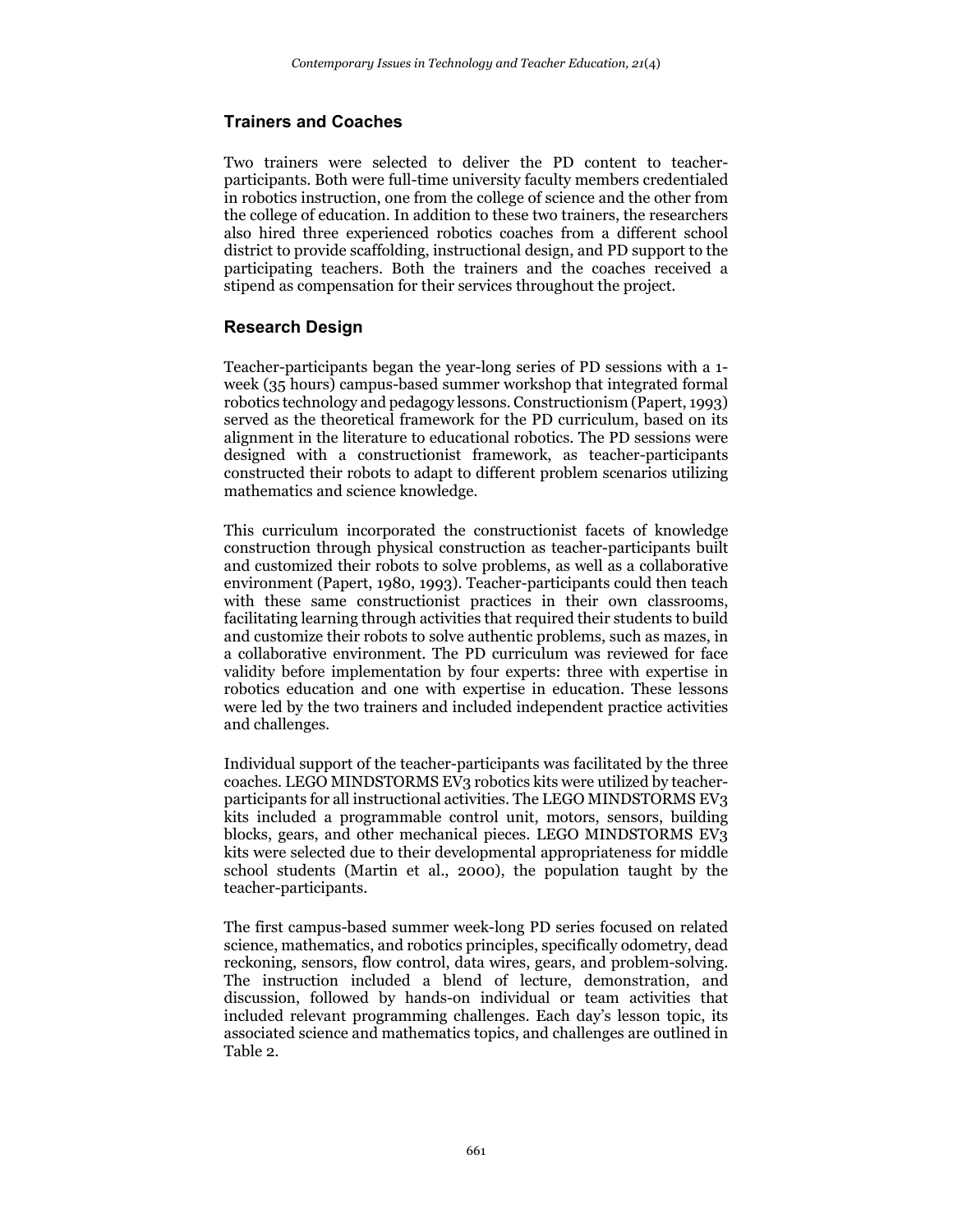#### **Table 2**

| First Campus-Based Summer Workshop Activities and Challenges |  |  |
|--------------------------------------------------------------|--|--|
|                                                              |  |  |

| Lessons                 | <b>Science and Mathematics</b><br><b>Topics</b>                                                                                                               | <b>RoboMaze Challenges</b>                                                          |
|-------------------------|---------------------------------------------------------------------------------------------------------------------------------------------------------------|-------------------------------------------------------------------------------------|
| Dead<br>Reckoning       | Odometry; Calculating wheel<br>circumference and distance per<br>rotation; Dead reckoning;<br>Debugging; Pseudocode                                           | Navigate with dead<br>reckoning; Navigate with<br>dead reckoning (black<br>diamond) |
| Flow Control            | Rotations and distance;<br>Programming loop, switch, and<br>wait; Touch sensory input                                                                         | Navigate with touch<br>sensor                                                       |
| Sensors                 | Sound waves; Sonar;<br>Programming switch; Light<br>intensity; Light reflection                                                                               | Navigate with ultrasonic<br>sensor; Navigate with<br>color sensor                   |
| Data Wires<br>and Gears | Programming decision making;<br>Gears; Gear ratios; Transmitting<br>data; Programming loops;<br>Positive and negative integers;<br>Calculating time and speed | Navigate with all sensors<br>with obstacle included                                 |
| The Challenge           | Cumulative science and<br>mathematics concepts                                                                                                                | Navigate with obstacle<br>included for time (black<br>diamond)                      |

The programming challenges during these sessions focused on applying the targeted science and mathematics principles to solve problems in the RoboMaze. The RoboMaze required participants to navigate their robots by applying science and mathematics concepts, such as calculating distance, applying sonar, and engineering gearing ratios. In addition, problem-solving in the RoboMaze required participants to write and customize code written in a block-based programming language that controlled the robots.

Multiple RoboMazes were constructed from 4x8 foot melamine sheets and 2 ft x 4 ft boards to facilitate efficient access by all teacher-participants. As depicted in Figure 1, the RoboMaze could be navigated from top left to bottom right for a moderate challenge (Start and Finish for the moderate challenge are denoted on the schematic), or from bottom left to top right for a more difficult challenge with more turns (marked by the black diamonds). The RoboMaze required teacher-participants to utilize the programming, mathematics, and science knowledge they had built in each lesson to successfully navigate their robot through the maze.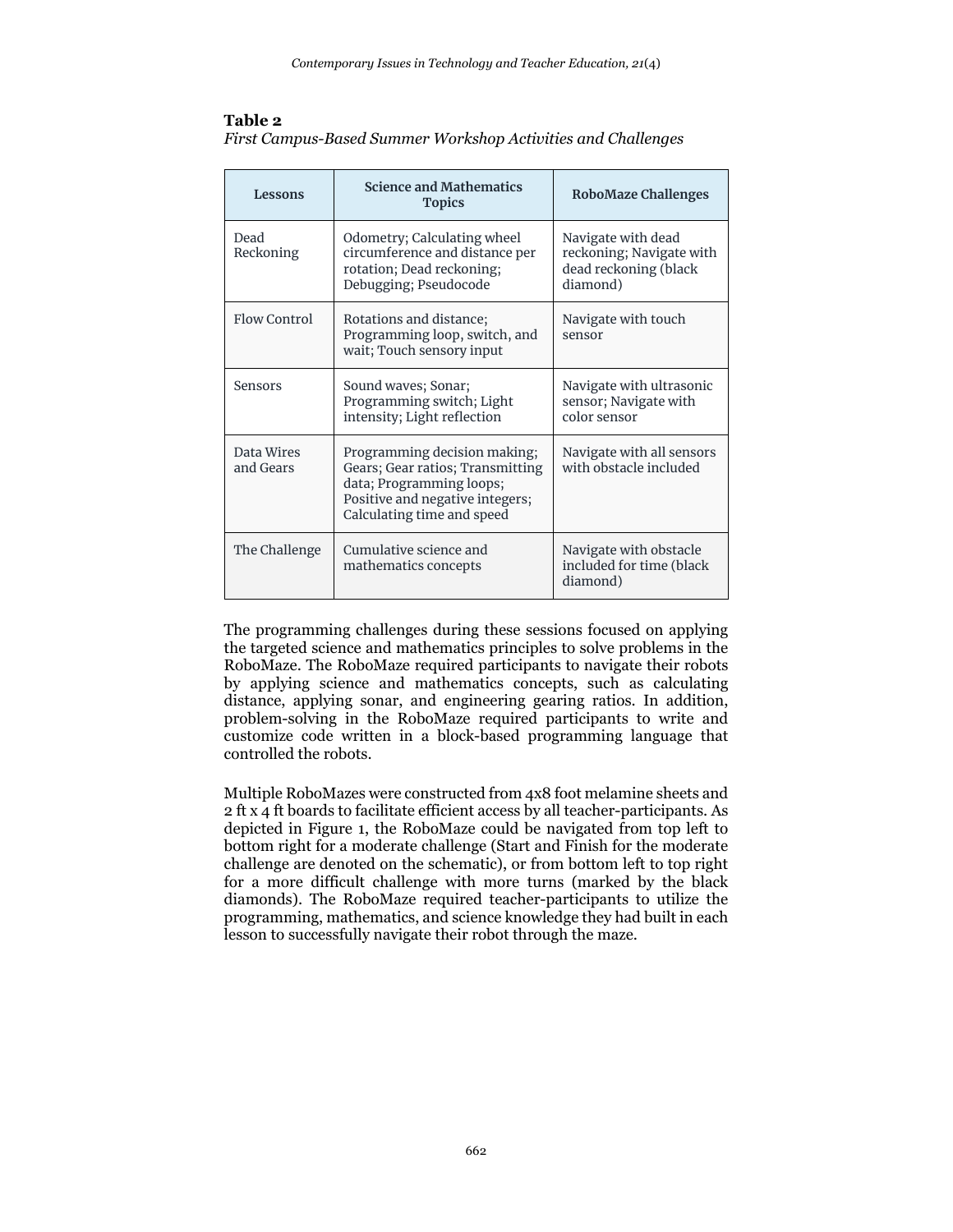



The path from the noted Start and Finish locations requires fewer turns and is, thus, a lower difficulty than the black diamond path between the opposite corners.

During the ensuing fall and spring semesters of the academic year, teacher-participants were observed utilizing robotics in their classrooms by the researchers and received additional training and evaluation. Teacher-participants were required to attend two in-person robotics workshops with the trainers, participate in two live webinars for additional training, and attend a state educational technology conference that showcased numerous robotics sessions.

During the face-to-face workshops and live webinars, the teacherparticipants were introduced to new programming concepts, sensors, challenges, club resources, and in-class robotics integration strategies. New robotics integration books and sensors, such as the temperature and infrared sensor/beacon, were distributed during the fall and spring workshops to expand teacher-participants' integration of robotics in the classroom. In addition, teacher-participants shared their experiences of teaching with robotics among their teacher-participant peers both inperson in the workshops and through a social media group created for the teacher-participants.

The culminating challenge during a workshop in the spring semester of the academic year was the LEGO MINDSTORMS EV3 Animal Allies Challenge, depicted in Figure 2. In this challenge, teacher-participants were given various tasks to program their robots to complete while navigating an obstacle course. Teacher-participants were also assigned homework throughout the project tenure, such as lesson plans, implementation videos, and critical reflections. In-class observations took place during the fall and spring semesters during the academic year.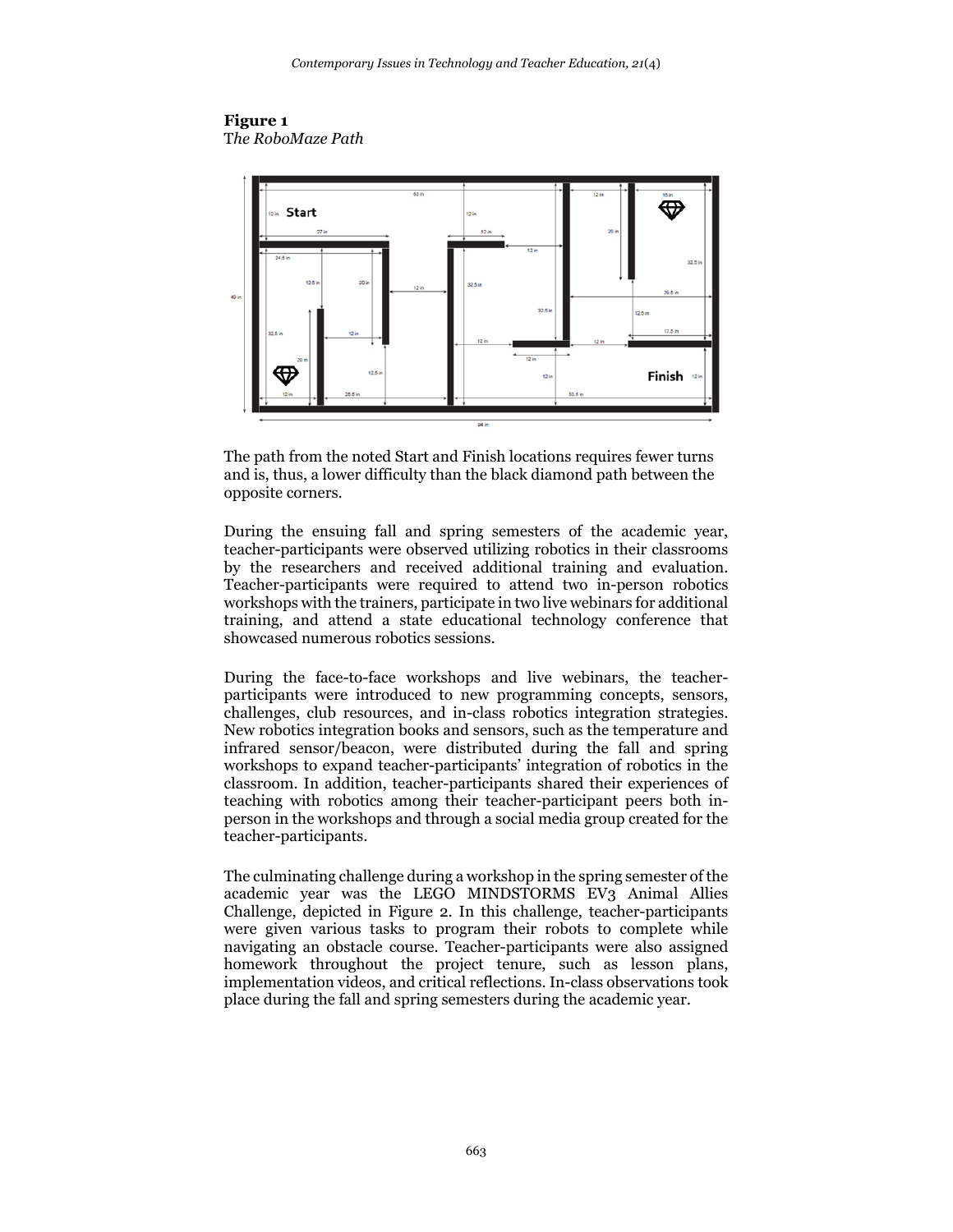#### **Figure 2**

*Teacher-Participants Discuss Problem-Solving in the Animal Allies Challenge During a Spring Workshop*



The following summer, a final 1-week (35 hours) series of PD was conducted on campus using the same integrated model as the first summer. This summer workshop combined advanced robotics technology training with advanced instructional design training. The topics of instruction in the second summer workshop focused on training teachers to teach engineering design to their students. The engineering design process of planning, design, implementation, and improvement was taught to teacher-participants to integrate into science and mathematics. Engineering design was chosen as the next step in the curriculum to contextualize robotics instruction in real-world problem-solving. The lessons in the second summer workshop utilized more advanced problemsolving scenarios and various obstacle courses. Best practices for using robotics in the classroom were also analyzed. The culminating challenge for the second summer workshop was the LEGO MINDSTORMS Education EV3 Space Challenge. Shown in Figure 3, this challenge contained various tasks and obstacles for the teacher-participants to solve.

Quantitative methods were used for this study. Quantitative data were gathered through multiple instruments, which included pre/post teacher robotics teaching competency surveys, teacher lesson observations, and pre/post MAP exams for students. As outlined in Table 3, these data sources were used to answer the two research questions.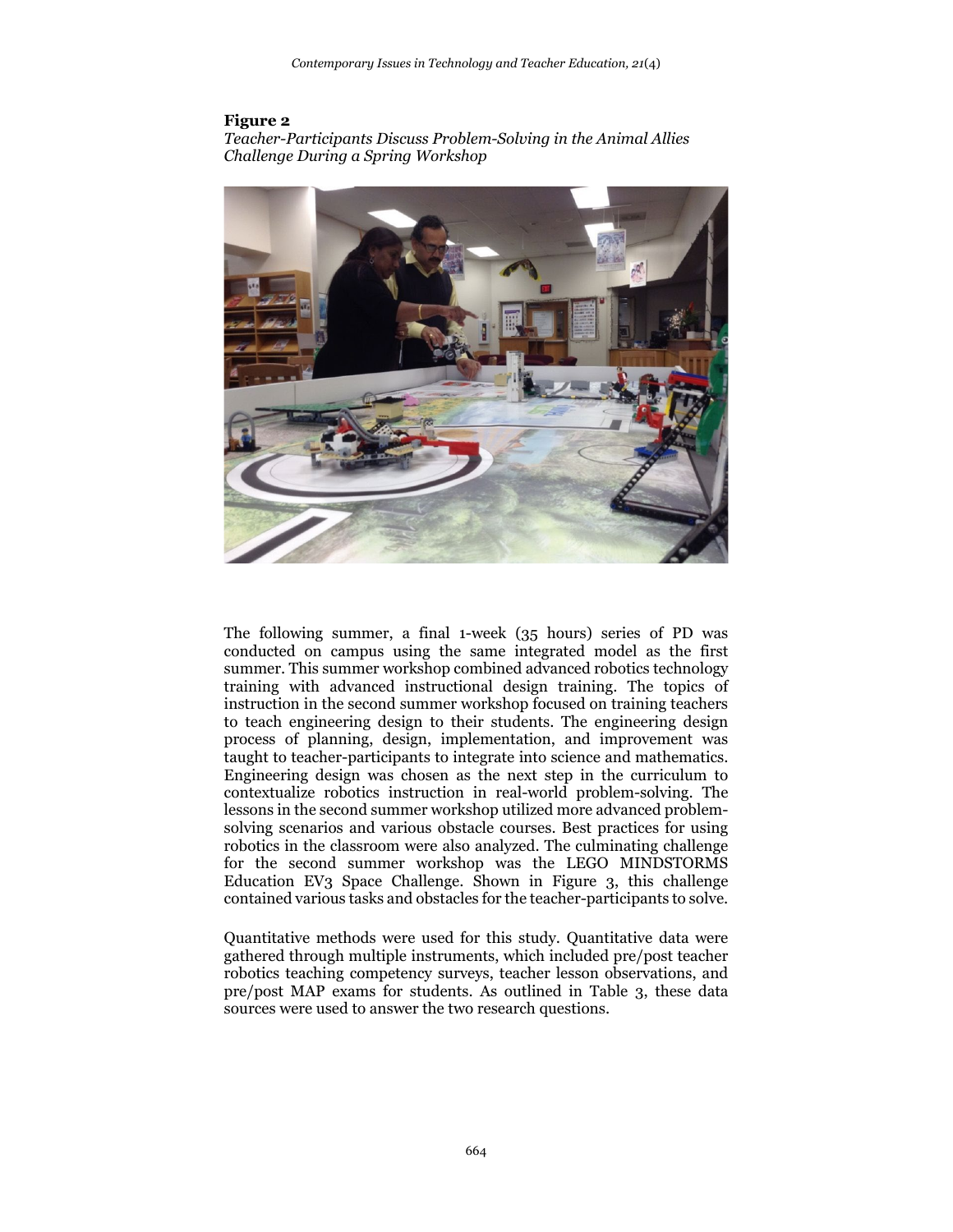## **Figure 3**

*A Teacher-Participant Brainstorms a Solution to a Problem in the LEGO MINDSTORMS EV3 Space Challenge During the Second Summer's Week of PD*



Data Sources

# **Table 3**

*Research Questions, Data Sources, and Data Analysis Method Alignment*

| <b>Research Questions</b>                                                                                                                                           | Data Sources                                                                     | Data Analysis                                          |
|---------------------------------------------------------------------------------------------------------------------------------------------------------------------|----------------------------------------------------------------------------------|--------------------------------------------------------|
| RQ 1: What are the effects of<br>robotics professional<br>development sessions on<br>middle school science and<br>mathematics teachers'<br>teaching performance     | Pre/post robotics teaching<br>competency surveys<br><b>Teaching observations</b> | Descriptive<br>statistics<br>Paired<br>samples t-tests |
| RQ 2: How do robotics<br>professional development<br>sessions for middle school<br>science and mathematics<br>teachers impact students'<br>mathematics achievement? | Pre/post MAP exams                                                               | Descriptive<br>statistics<br>Paired<br>samples t-tests |

# *Pre/Post Robotics Teaching Competency Surveys*

Teacher-participants self-assessed their robotics' capabilities with 20 statement pre/post robotics teaching competency surveys. The first survey was given before the series of PD began, and the second survey was given after all PD sessions had been completed a year later. The teacherparticipants assessed themselves on five categories, consisting of four statements each. This instrument used a 4-point Likert scale, with 1 being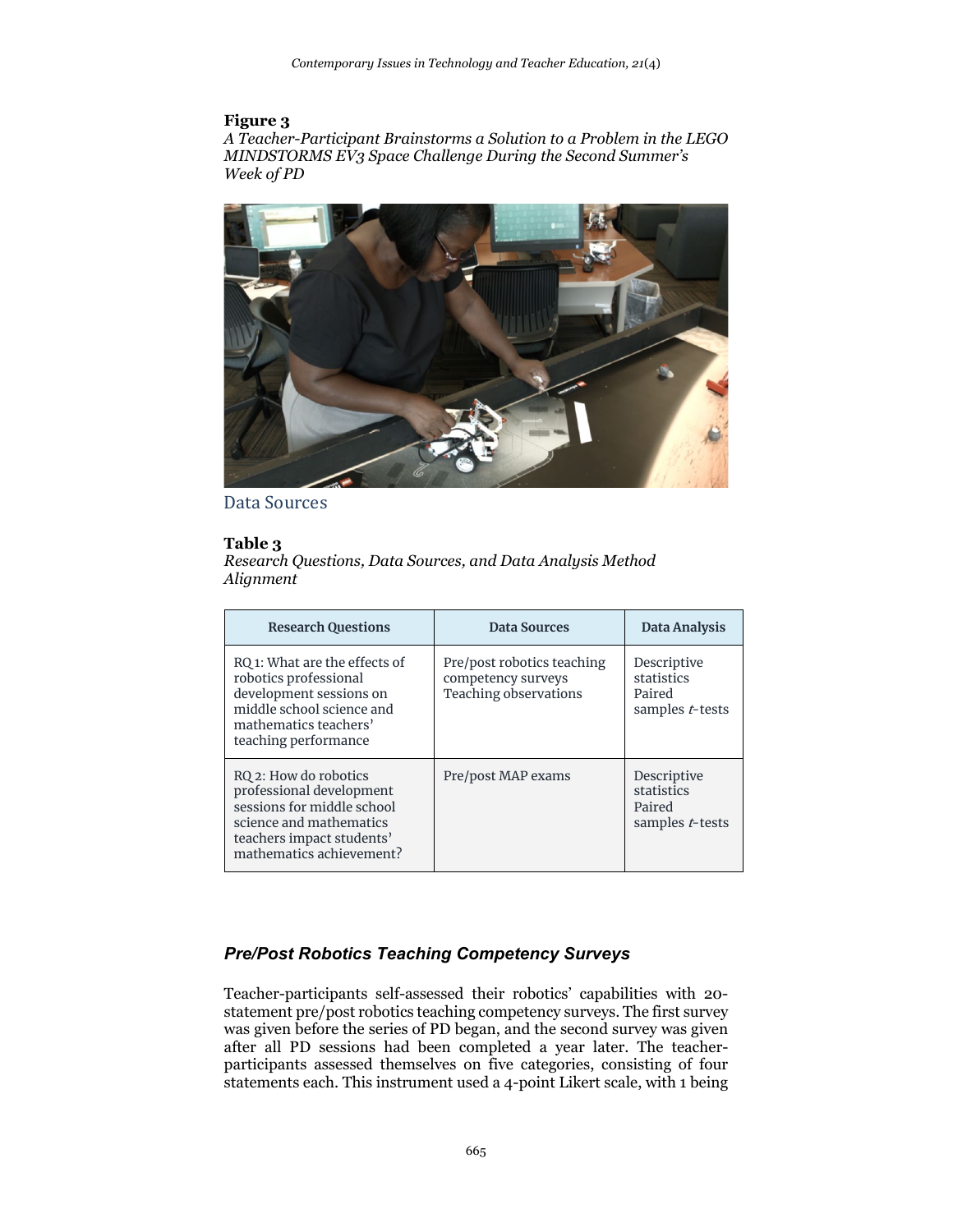the lowest and 4 being the highest level of competency. As recommended by Cronbach (1950) and Nunnally (1967), a 4-point forced choice Likert scale was used to prevent participants from giving a response set of neutral answers. These five categories of statements were (a) hands-on robotics project curriculum planning (e.g., "Knowledge of how to integrate robotics into my curriculum"), (b) robotics and problem-solving skills (e.g., "Use of robotics technology to facilitate higher order and complex thinking skills"), (c) robotics and science inquiry (e.g., "Use of the science inquiry process to debug programs"), (d) robotics and design skills (e.g., "Creating and building stable structures with LEGO or other materials"), and (e) robotics and philosophical issues (e.g., "Understanding of the safe and responsible use of robotics in the classroom").

This instrument was evaluated for face validity by two external consultants, one with expertise in the field of educational robotics and the other with expertise in science. The Cronbach's alpha values for internal consistency on the pre- ( $\alpha$  = .972) and post- ( $\alpha$  = 0.955) surveys indicated a good reliability (DeVellis, 2003).

# *Teaching Observations*

To gauge teacher-participants' teaching performance, this study utilized a modified version of the Assisting, Developing, and Evaluating Professional Teaching (ADEPT) teaching observation rubric (South Carolina Department of Education, 2018). We modified the ADEPT rubric to target indicators grouped in four categories: (a) Standards and Objectives, (b) Student Instruction, (c) Academic Engagement, and (d) Teacher Content Knowledge. These refined categories were designed to feature indicators pertinent to this study (e.g., the performance indicators of Problem Solving, Thinking: Types of Thinking, Teacher Content Knowledge: Connecting Concepts, and Activities and Materials) and yield additional insight and detail for evaluation purposes. The ADEPT rubric was selected because it was the state's instrument used to evaluate teachers, and it provided considerable fine grain data regarding teaching performance.

Observations occurred at two times during the project, once in the fall and again at the end of the year in the spring. Each observation took 30 minutes. Data were collected by the researchers in pairs and then combined to avoid representing only the subjectivities of a single researcher (as recommended by Barry et al., 1999; Saldana, 2015). We rated each indicator using the instrument's 4-point scale, where 4 represented the highest evaluation and 1 the lowest. Proficiency on a teaching performance indicator in the ADEPT rubric is a score of 3 on a 4 point scale. Interrater reliability was calculated for paired observation scores and yielded an agreement coefficient of .86.

# *Pre/Post MAP Exams*

Student-participants  $(N = 291)$  were evaluated by the growth of their mathematics scores on a standardized test, the Northwest Evaluation Association's (NWEA) Measure of Academic Progress (MAP) exam. The MAP exam is produced by the NWEA, a non-profit testing association. The MAP exam is a dynamic computer-based standardized test which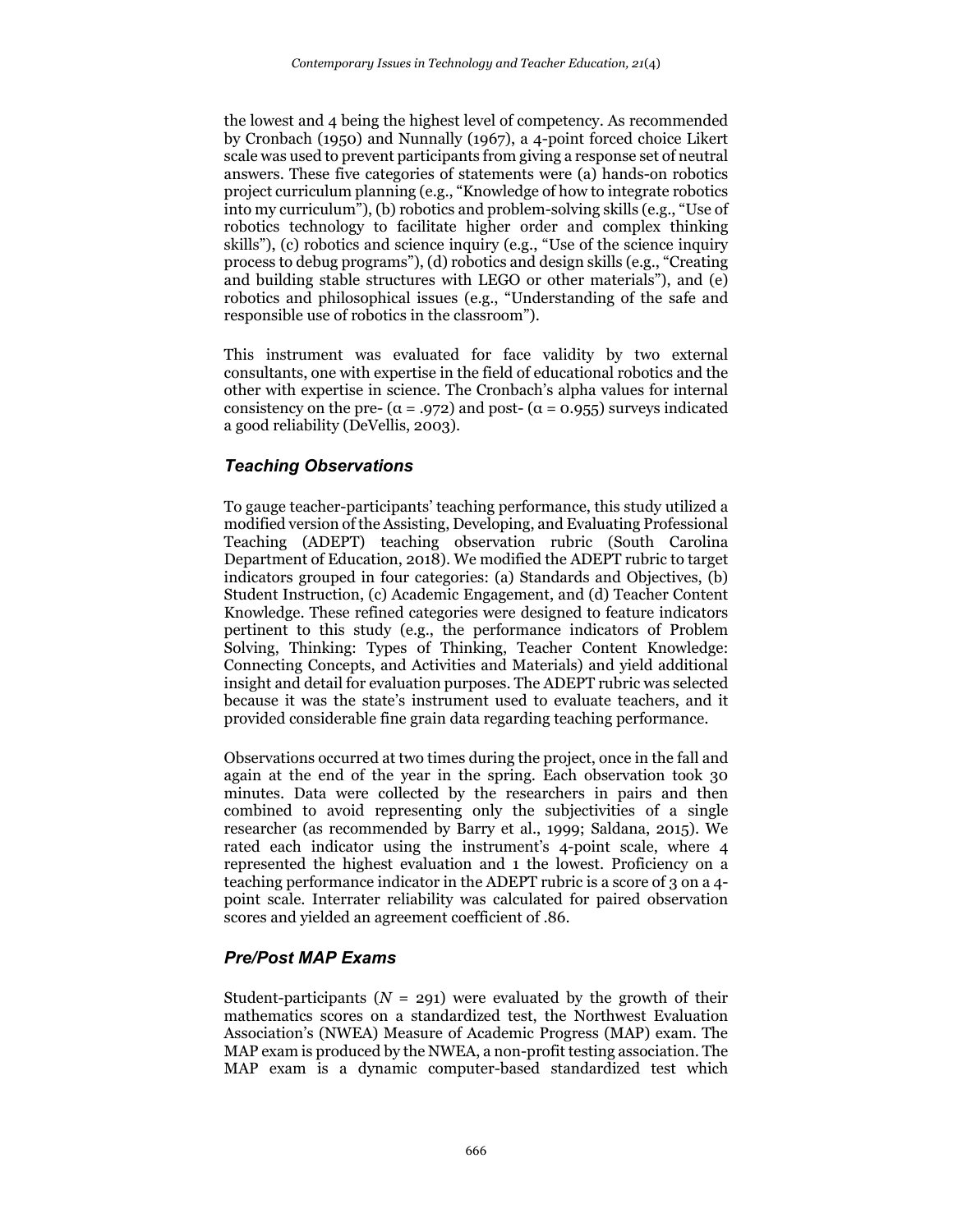evaluates students' growth in the areas of reading, mathematics, and science. Due to a testing administration error, the schools provided the researchers with incomplete science data that could not be used. Therefore, the researchers focused the analyses on mathematics scores only. Approximately 70% of the standardized test items in the MAP exam are mathematics questions, and these are out of 300 possible points. The MAP exam is designed to track progress across multiple grade levels, and on average, students score from 140 to 190 in third grade and between 240 to 300 by high school (NWEA, 2019). Student-participants in classrooms taught by the teacher-participants were assessed twice using the MAP exam, once at the beginning of the academic year and once at the end.

#### **Results**

# **Teacher-Participants**

# *Pre/Post Robotics Teaching Competency Surveys*

Teacher-participants completed robotics teaching competency selfassessment surveys in which they evaluated their own knowledge and teaching application of robotics both before and after the series of PD. Before the PD activities began, all the teacher-participants reported that they had almost no knowledge or competency related to robotics. The second administration of the survey was given a year later after the teacher-participants had completed all the robotics PD sessions.

Teacher-participants' mean competency survey scores were compared. A Shapiro-Wilk normality test  $(p > .05)$  was used to determine the normality of the difference between the presurvey and postsurvey data. The Shapiro-Wilk test is the most accurate method for evaluating the normality of data for sample sizes less than 50 (Liang et al., 2019), and it was necessary to assure that the data met all assumptions for the statistical analysis applied (Field, 2009; Stehlik-Barry & Babinec, 2017). The results (*p* = .056) indicated that the data were normally distributed. Thus, the parametric paired samples *t*-test was used. Results of a paired samples *t*-test (*p* < .05) indicated that teacher-participants' robotics teaching competency increased significantly from the presurvey  $(M = 1.55, SD = .52)$  to the postsurvey (*M* = 2.45, *SD* = .54), *t*(10) = 4.33, *p* = .001, Cohen's *d* = 1.31. As shown in Table 4, the effect size (*d* = 1.31) was found to exceed Cohen's (1988) convention for a large effect  $(d = .80)$ .

#### *Teaching Observations*

Teacher-participants were formally observed by the researchers while conducting robotics-integrated lessons. The teacher-participants' observation scores were evaluated at the total, category, and performance indicator levels. First, descriptive statistics were tabulated with the observation scores from each researcher paired and averaged for each utilized ADEPT item, category, and the total (Table 5).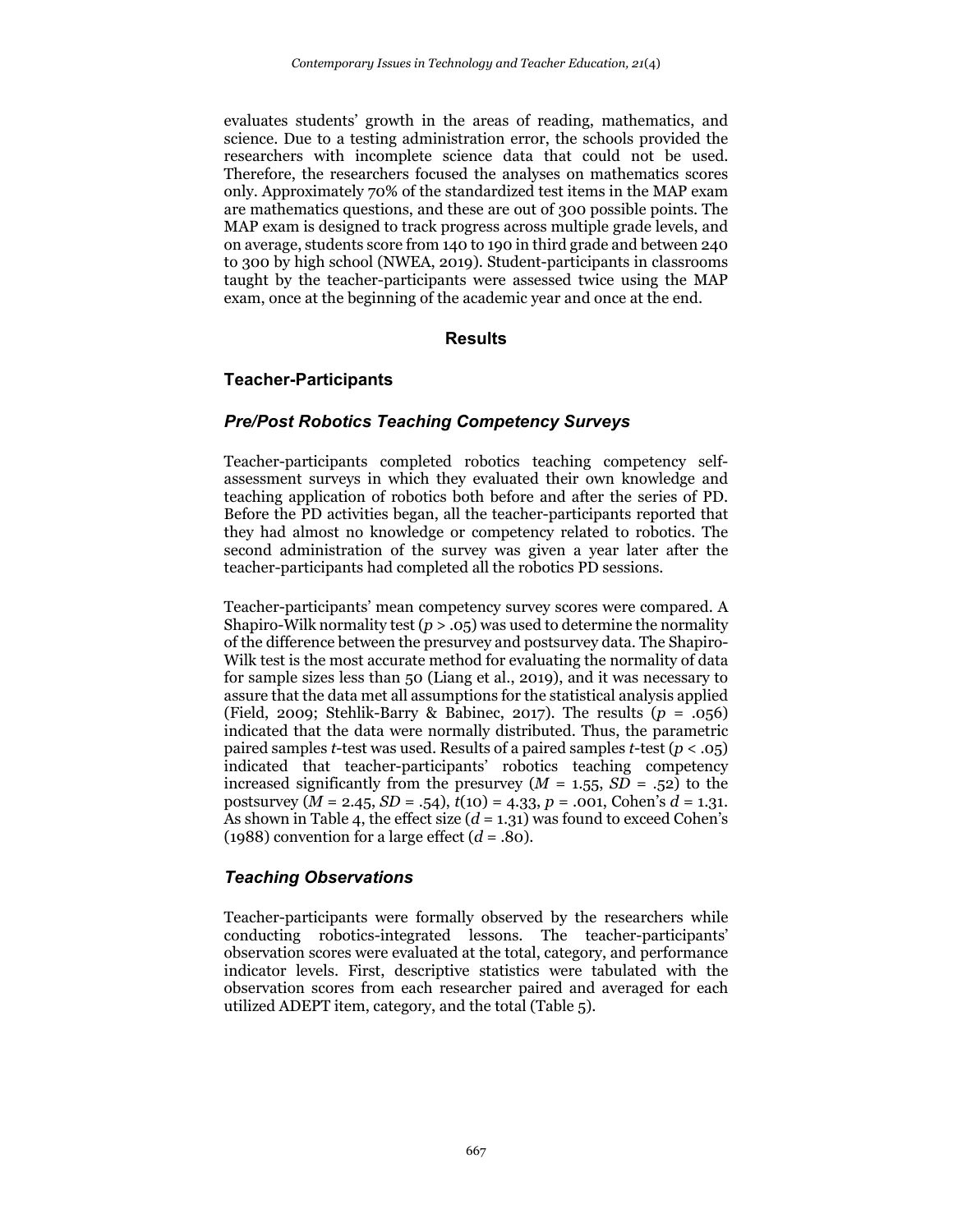# **Table 4**

|  | Paired Samples t-Test - Robotics Teaching Competency Surveys |
|--|--------------------------------------------------------------|
|  |                                                              |

|      | Presurvey                          |      | Postsurvey |      | df |         | d    |
|------|------------------------------------|------|------------|------|----|---------|------|
| М    | SD                                 | М    | SD         |      |    |         |      |
| 1.55 | .52                                | 2.45 | .54        | 4.33 | 10 | $.001*$ | 1.31 |
|      | <i>Note.</i> Out of 4-point scale. |      |            |      |    |         |      |

\* Indicates the differences between pretest and posttest is significant  $p<$  .05.

# **Table 5**

*Descriptive Statistics – Teacher Observation Scores*

| <b>ADEPT Indicators</b>                                    |      | <b>Fall</b><br><b>Observation</b> | <b>Spring</b><br><b>Observation</b> |      | Gain    |
|------------------------------------------------------------|------|-----------------------------------|-------------------------------------|------|---------|
|                                                            | M    | SD                                | М                                   | SD   |         |
| <b>Communicating Learning Objectives</b><br>and Standards  | 2.62 | 0.74                              | 3.39                                | 0.89 | 0.77    |
| Aligning Subobjectives                                     | 3.05 | 0.50                              | 3.62                                | 0.43 | 0.57    |
| <b>Connecting Learning Objectives</b>                      | 3.09 | 0.49                              | 3.82                                | 0.34 | 0.73    |
| <b>Student Performance Expectations</b>                    | 3.05 | 0.84                              | 3.58                                | 0.34 | 0.53    |
| <b>Student Mastery</b>                                     | 3.58 | 0.54                              | 2.85                                | 0.68 | $-0.73$ |
| <b>Standards and Objectives Category</b>                   | 3.11 | 0.56                              | 3.39                                | 0.70 | 0.28    |
| Motivating Students: Engaging<br>Students                  | 3.09 | 0.74                              | 3.50                                | 0.34 | 0.41    |
| <b>Motivating Students: Learning</b><br>Experiences        | 3.02 | 0.81                              | 3.50                                | 0.71 | 0.48    |
| Presenting Instructional Content                           | 2.91 | 0.69                              | 3.29                                | 1.00 | 0.38    |
| Lesson Structure and Pacing: Structure                     | 3.43 | 0.37                              | 2.86                                | 1.00 | $-0.57$ |
| Lesson Structure and Pacing: Pacing                        | 2.77 | 0.75                              | 3.02                                | 0.69 | 0.25    |
| Lesson Structure and Pacing: Routines,<br>Transitions      | 3.27 | 0.85                              | 2.97                                | 0.81 | 0.30    |
| <b>Activities and Materials</b>                            | 3.37 | 0.57                              | 3.58                                | 0.65 | 0.21    |
| Instructional Plans: Activities,<br>Materials, Assessments | 3.05 | 0.50                              | 2.90                                | 0.22 | $-0.15$ |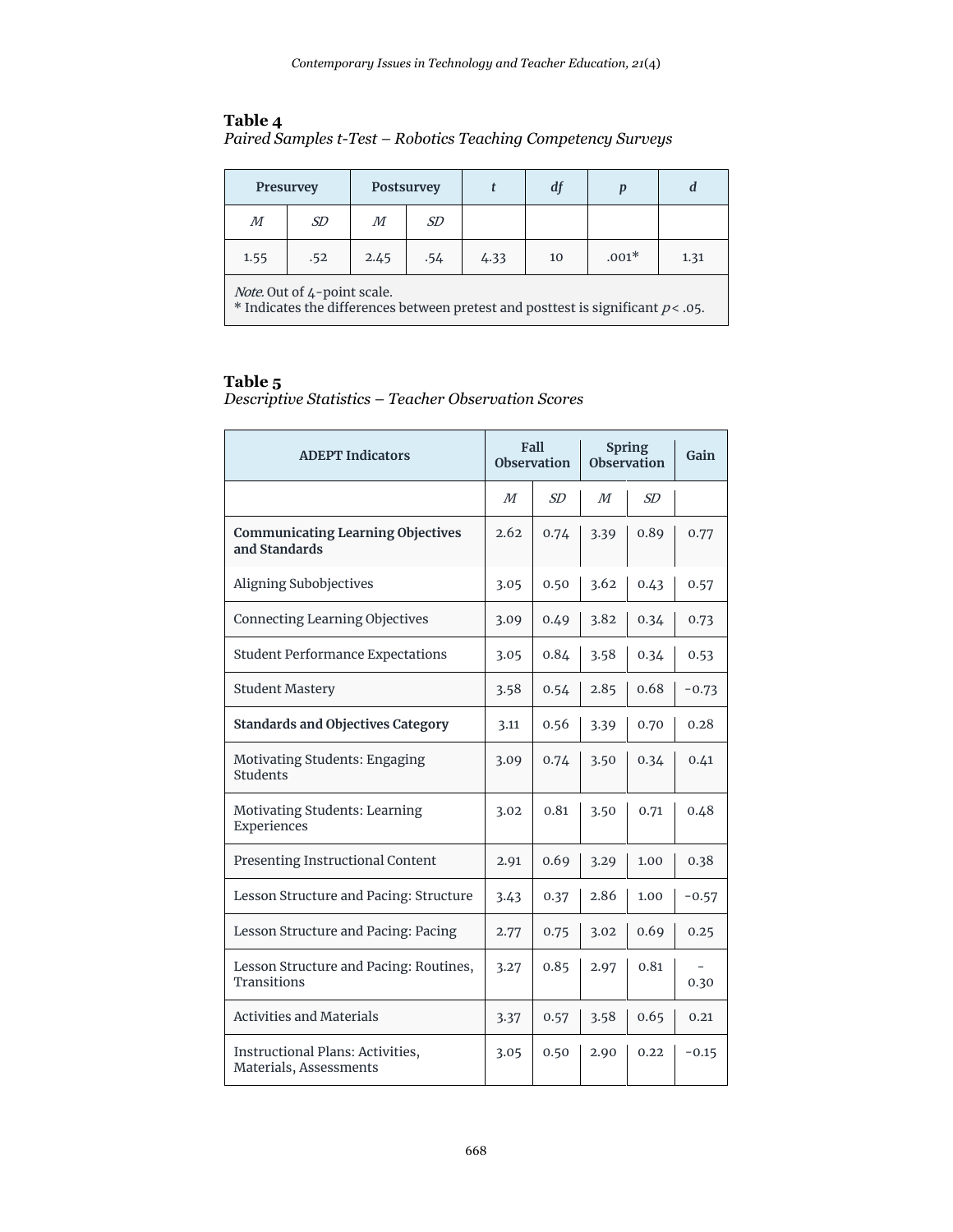| <b>ADEPT Indicators</b>                                                                 |      | Fall<br><b>Observation</b> |      | <b>Spring</b><br><b>Observation</b> | Gain |
|-----------------------------------------------------------------------------------------|------|----------------------------|------|-------------------------------------|------|
| <b>Student Work: Assignments</b>                                                        | 2.88 | 0.60                       | 3.58 | 0.70                                | 0.70 |
| <b>Student Work: Drawing and Supporting</b><br>Conclusions                              | 2.80 | 0.68                       | 3.10 | 0.78                                | 0.30 |
| <b>Student Work: Connecting Learning</b>                                                | 2.69 | 0.88                       | 3.31 | 0.67                                | 0.62 |
| <b>Student Instruction Category</b>                                                     | 3.07 | 0.49                       | 3.34 | 0.68                                | 0.27 |
| Questioning                                                                             | 2.83 | 0.15                       | 2.83 | 0.76                                | 0.00 |
| Academic Feedback: Oral and Written<br>Feedback                                         | 3.32 | 0.09                       | 3.03 | 0.67                                | 0.29 |
| Academic Feedback: Frequency of<br>Feedback                                             | 3.09 | 0.07                       | 3.33 | 0.86                                | 0.24 |
| Academic Feedback: Monitoring<br><b>Student Progress</b>                                | 3.22 | 0.10                       | 3.58 | 0.57                                | 0.36 |
| Academic Feedback: Student Feedback                                                     | 3.09 | 0.18                       | 3.25 | 0.47                                | 0.16 |
| Thinking: Types of Thinking                                                             | 3.14 | 0.24                       | 3.40 | 0.70                                | 0.26 |
| Problem-Solving                                                                         | 3.27 | 0.24                       | 3.67 | 0.67                                | 0.40 |
| <b>Academic Engagement Category</b>                                                     | 3.14 | 0.19                       | 3.26 | 0.61                                | 0.12 |
| Teacher Content Knowledge: Overall                                                      | 2.98 | 0.66                       | 3.11 | 0.48                                | 0.13 |
| Teacher Content Knowledge:<br><b>Instructional Strategies</b>                           | 2.73 | 0.74                       | 3.06 | 0.86                                | 0.33 |
| Teacher Content Knowledge:<br><b>Connecting Concepts</b>                                | 2.68 | 0.60                       | 3.08 | 0.71                                | 0.40 |
| Teacher Content Knowledge Category                                                      | 2.82 | 0.62                       | 3.08 | 0.48                                | 0.26 |
| <b>Total Score</b>                                                                      | 3.04 | 0.49                       | 3.26 | 0.57                                | 0.22 |
| Note. Out of 4-point scale. Gains are the differences between fall and spring<br>means. |      |                            |      |                                     |      |

Next, the means between the fall and spring observations were compared to evaluate teaching performance changes. The researchers ran Shapiro-Wilk tests to determine if the data complied with the assumptions for parametric statistical analysis. The data were normally distributed (*p* > .05) for each of the categories as well as the total. Thus, parametric paired samples *t*-tests were used. After testing the assumptions, paired samples *t*-tests showed that observation scores increased from the fall (*M* = 3.04, *SD* = .49) to the spring (*M* = 3.26, *SD* = .57), *t*(10) = 1.02, *p* = .333. The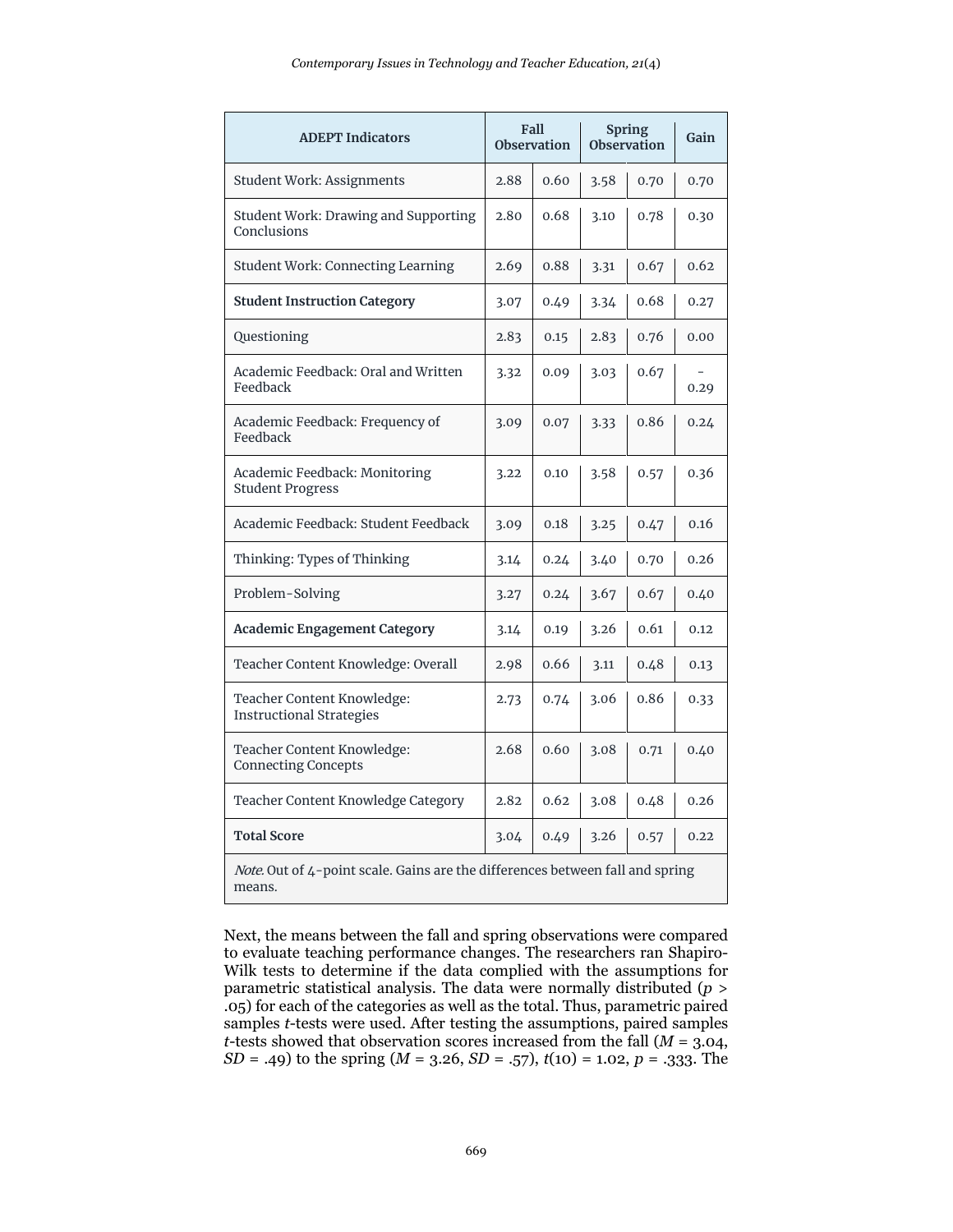results of the *t*-tests showed no statistically significant differences between the observations, suggesting only slight gains in teaching performance.

# **Student-Participants**

# *Pre/Post MAP Exams*

Natural gains in mathematics achievement were expected among students as they learned and progressed throughout the year. Therefore, two control samples were used for comparison to determine if additional growth could be attributed to the robotics PD over natural student gains. The NWEA (2019) publishes anonymous assessment data from over 10 million students from 49 states with which researchers can create demographically aligned and nationally normed control groups. We used this openly published data to create the control groups for this study.

To contextualize student-participants' growth between the first and second exams in this study, means were used to compare studentparticipants' scores with two sets of data: (a) national norms and (b) a demographically matched control sample from current published NWEA MAP datasets. The national norm data were used to contextualize the student-participants' scores against the mathematics growth of the rest of the country among those grade levels. The control sample data were used to precisely contextualize the student-participants' mathematics growth against students' scores from similarly disadvantaged schools with demographically matched backgrounds. The control sample was comprised of randomly selected students who matched this study's student-participants demographically (grade level, gender, and ethnicity) from similarly disadvantaged schools. In Table 6, the student-participants in this study are referred to as Robotics, the national norm sample is referred to as National Norm, and the demographically matched control sample is referred to as Control Sample.

To evaluate the impact of the teacher-participants' robotics integration on their students' achievement, the student-participants' average pre and post MAP mathematics scores from each grade level (6, 7, and 8) were aligned into their respective pre and post Robotics, Control Sample, and National Norm groups. The three grade levels for each group of data represented 291 student-participants.

Shapiro-Wilk normality tests  $(p > .05)$  were used to determine the distribution of the data. The results for Robotics  $(p = .069)$ , Control Sample (*p* = .716), and National Norm (*p* = .893) groups indicated that the data were normally distributed for each group. Therefore, paired samples *t*-tests ( $p < .05$ ) were used to compare the mean pre and post MAP mathematics scores. The Robotics group's MAP mathematics scores increased from the pretest  $(M = 219.37, SD = 1.99)$  to the posttest  $(M =$ 222.97,  $SD = 2.11$ ,  $t(2) = 2.25$ ,  $p = .154$ , but not to a statistically significant level. Correspondingly, the Control Sample group's scores improved, but not to statistically significant levels.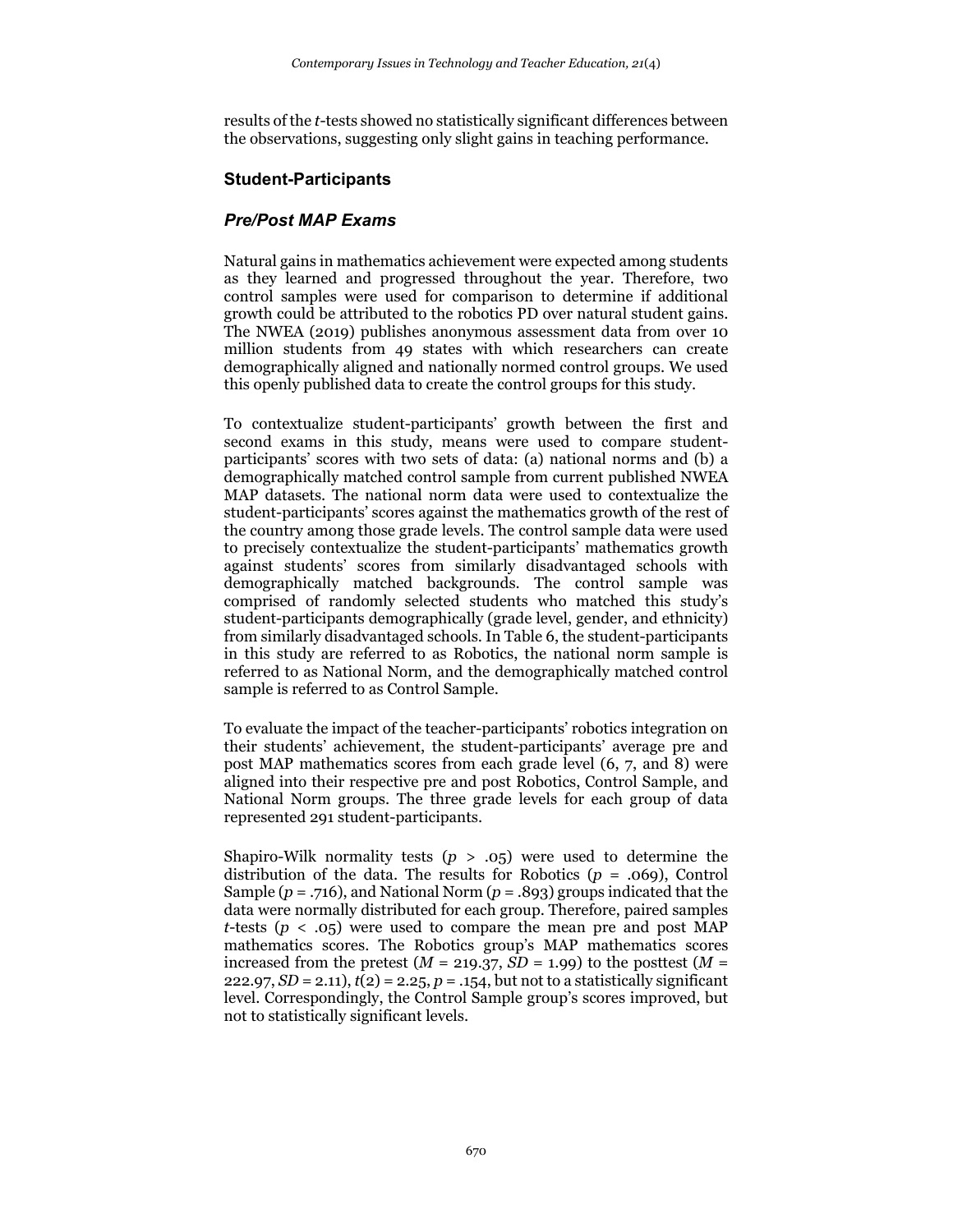| Group             | Grade |       | <b>Pretest</b><br><b>Posttest</b> |             | Change    |              |
|-------------------|-------|-------|-----------------------------------|-------------|-----------|--------------|
|                   |       | M     | <b>SD</b>                         | M           | <b>SD</b> |              |
| Robotics          | 6     | 220.2 | 1.31                              | 225.3[a][b] | 1.27      | $2.33\%$ [a] |
| Control<br>Sample | 6     | 212.7 | 2.38                              | 215.4       | 3.03      | 1.26%        |
| National Norm     | 6     | 217.6 | 16.59                             | 225.3       | 16.71     | 3.54%        |
| Robotics          | 7     | 217.1 | 2.92                              | 222.4 [a]   | 2.85      | $2.44\%$ [a] |
| Control<br>Sample | 7     | 211.4 | 3.50                              | 212.4       | 3.99      | 0.45%        |
| National Norm     | 7     | 222.6 | 16.59                             | 228.6       | 17.72     | 2.70%        |
| Robotics          | 8     | 220.8 | 1.23                              | 221.2       | 1.70      | $0.18\%$ [a] |
| Control<br>Sample | 8     | 223.2 | 1.88                              | 223.2       | 1.92      | $0.00\%$     |
| National Norm     | 8     | 226.3 | 17.85                             | 230.9       | 19.11     | 2.03%        |

# **Table 6**

| Descriptive Statistics - Student MAP Mathematics Scores |  |  |
|---------------------------------------------------------|--|--|
|                                                         |  |  |

Note. Out of 300 possible points.

Means end at the tenths place instead of hundredths to align to decimal format of MAP data.

[a] The Robotics group exceeded the Control group.

[b] The Robotics group matched the National Norm group.

As shown in Table 7, only the National Norm group's improvement was statistically significant. The effect size was calculated for the National Norm due to its statistical significance, and the effect size  $(d = 3.93)$  was found to exceed Cohen's (1988) convention for a large effect.

# **Discussion**

# **Teacher-Participants (Research Question 1)**

Results of this study indicated that teachers experienced modest gains in their teaching performance. Quantitative results showed a statistically significant increase in teacher-participants' robotics competencies from the presurvey to the postsurvey. This significant improvement suggests that the robotics PD sessions improved teacher-participants' perceptions of their teaching abilities.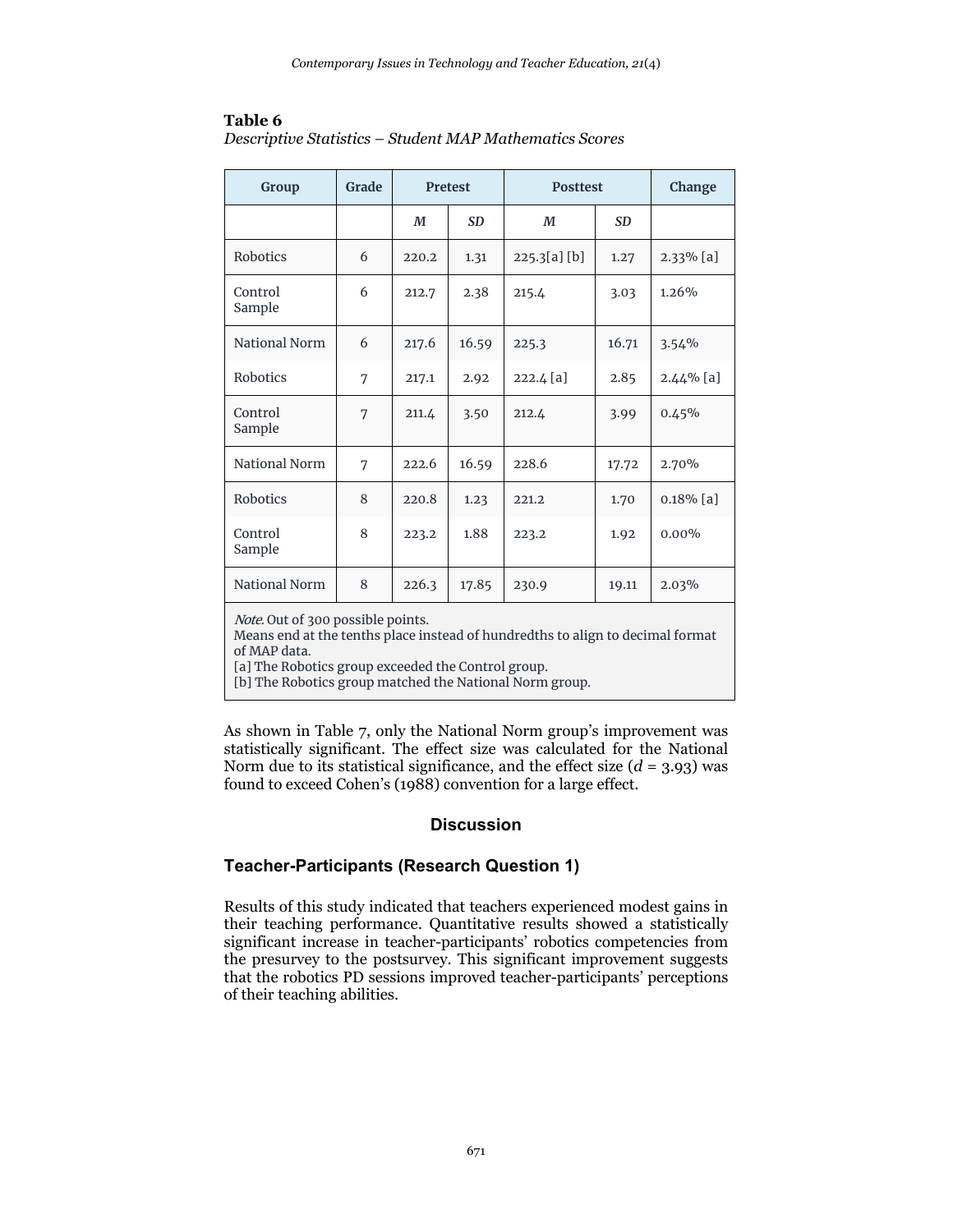| Group                                                                                                                          |        | <b>Pretest</b> | <b>Posttest</b> |      |      | df             | $\boldsymbol{p}$ | d    |
|--------------------------------------------------------------------------------------------------------------------------------|--------|----------------|-----------------|------|------|----------------|------------------|------|
|                                                                                                                                | M      | SD             | М               | SD   |      |                |                  |      |
| Robotics                                                                                                                       | 219.37 | 1.99           | 222.97          | 2.11 | 2.25 | $\mathfrak{D}$ | .154             |      |
| Control<br>Sample                                                                                                              | 215.77 | 6.47           | 217.00          | 5.57 | 1.57 | $\mathfrak{D}$ | .258             |      |
| National<br>Norm                                                                                                               | 222.17 | 4.37           | 228.27          | 2.52 | 6.81 | $\mathfrak{D}$ | $.021*$          | 3.93 |
| <i>Note.</i> Out of 300 possible points.<br>* Indicates the differences between pretest and posttest is significant $p<0.05$ . |        |                |                 |      |      |                |                  |      |

#### **Table 7** *Paired Samples t-Tests – MAP Mathematics Scores*

This significant improvement aligns with findings by Kay et al. (2014), Scaradozzi et al. (2019) and Sullivan and Moriarty (2009), which identified statistically significant robotics knowledge and confidence increases among teacher-participants because of educational robotics PD. However, the teacher-participants' concluding robotics competencies in this study suggest that, while the teacher-participants felt they had some robotics competency, they did not feel fully comfortable with teaching others.

Furthermore, teaching observation scores indicated that teacherparticipants experienced modest growth in their teaching performance. While this growth was not to statistically significant levels, teacherparticipants demonstrated competence (>3.0 on a 4-point scale) on 21 of the 26 performance indicators by their final observation. More detailed insights into the teacher-participants teaching performance gains are evidenced in the areas with the highest marks on their final observations: connecting learning objectives, problem-solving, and creating highquality student assignments.

Moreover, the highest gains from the first to last observation were in communicating STEM learning objectives and standards, connecting STEM learning objectives, and creating high-quality student assignments. We suppose that these gains resulted from teacher-participants becoming more comfortable with integrating robotics into their STEM curricula over time. Teacher-participants' growth in teaching STEM concepts confirms findings in studies by Kopcha et al. (2017) and Scaradozzi et al. (2019) that found educational robotics STEM PD activities were effective in teaching integrative STEM principles to teachers.

Noticeable performance losses were measured over time for two performance indicators: lesson structure and student mastery. These performance losses may be tied to teacher-participants reaching outside both their own and their students' comfort zones for their final teaching observations. In total, these data indicated modest teaching performance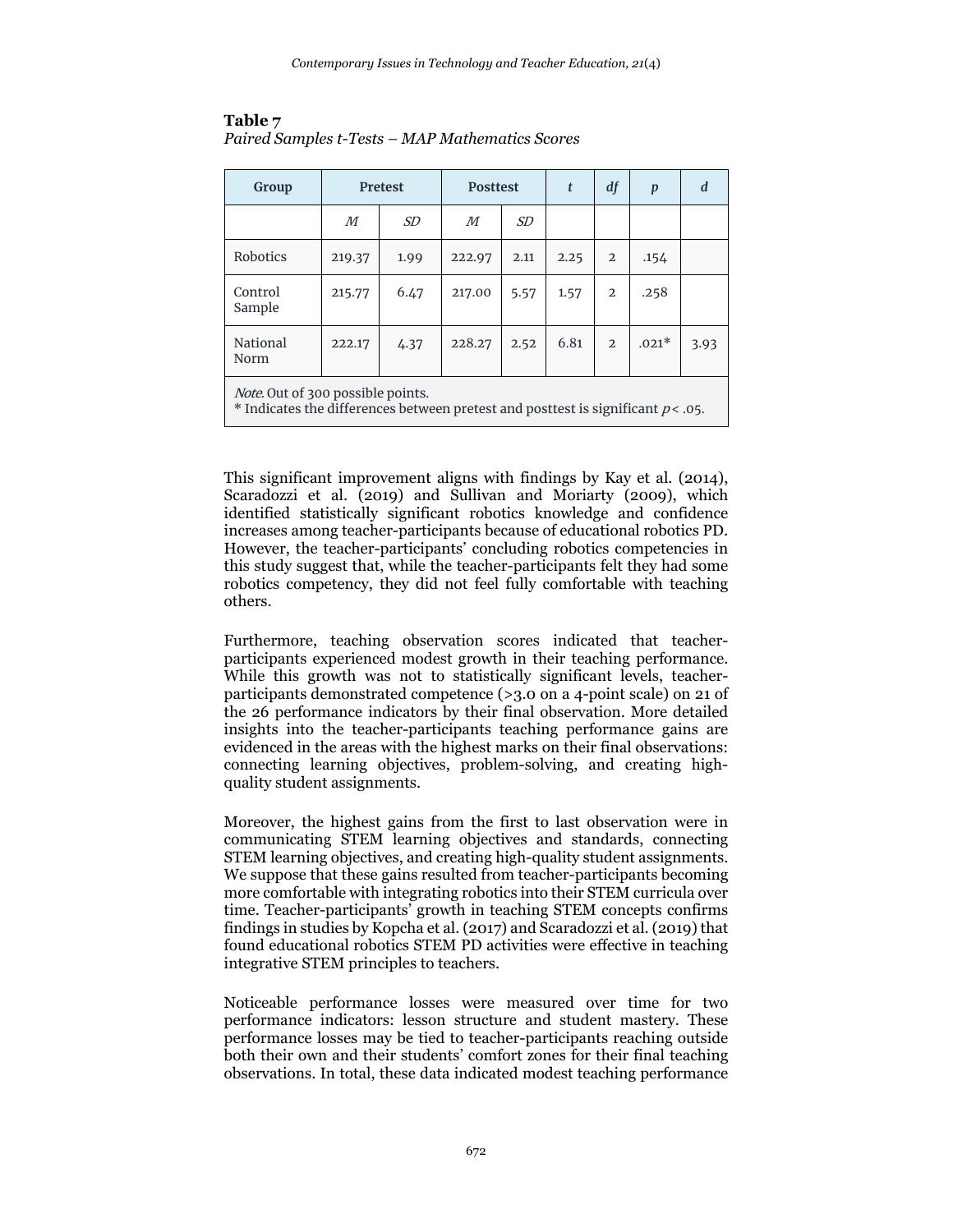gains by teacher-participants evidenced by statistically significant robotics competency increases, as well as gains on 81% of observation performance indicators.

In summary, teacher-participants developed modest gains in their teaching performance. The data indicate that they demonstrated improvements in specific teaching practices, as well as statistically significant improvements in robotics teaching competency. The results of this study add to the literature that supports the use of robotics for developing in-service teachers' teaching competencies (Kay et al., 2014; Kopcha et al., 2017; Scaradozzi et al., 2019; Sullivan & Moriarty, 2009).

# **Student-Participants (Research Question 2)**

Data analyses revealed that the robotics group experienced mathematics growth at a year change rate exceeding their control group counterparts at each grade level (Table 6), although not to a statistically significant level (Table 7). The robotics group's posttest mathematics scores in this study exceeded those of their control group counterparts in the sixth and seventh grades. This section will discuss the findings from the sixth, seventh, and eighth grade robotics groups and relate them to the existing literature.

In the sixth-grade comparison, the robotics group had a higher average posttest mathematics score than did the control group. In addition, the robotics group improved at a year change rate higher than the control sample to match the national norm mean on the posttest. These results mirror research by Ardito et al. (2014), which showed that sixth-grade students who learned mathematics through educational robotics in their science and mathematics classes exhibited growth on a state standardized mathematics test, but not to a statistically significant level.

These parallel sixth-grade results may be explained through research by Castledine and Chalmers (2011). In their research, Castledine and Chalmers (2011) utilized robotics races and mazes to teach students mathematics, much like the classroom activities experienced by the robotics group. Castledine and Chalmers found students' problem-solving skills in the robotics challenges related to concepts of speed, distance, and angles translated to growth in solving mathematics problems.

The seventh-grade comparison showed that the robotics group experienced a year change rate and posttest mean far exceeding the control group that approached the national norm. Similarly, research by Casler-Failing (2017) found that educational robotics activities improved seventh-grade students' mathematics understanding, especially among lower-performing students. The seventh-grade robotics group exhibited the highest percentage change rate out of all the robotics groups.

Eighth-grade data showed that the robotics group improved modestly at a year change rate that exceeded the control group but was beneath the national norm. These findings support research by Williams et al. (2012) that identified learning growth in eighth-grade science students' understanding of mathematics concepts related to force, velocity, and acceleration after learning with educational robotics. Eighth-grade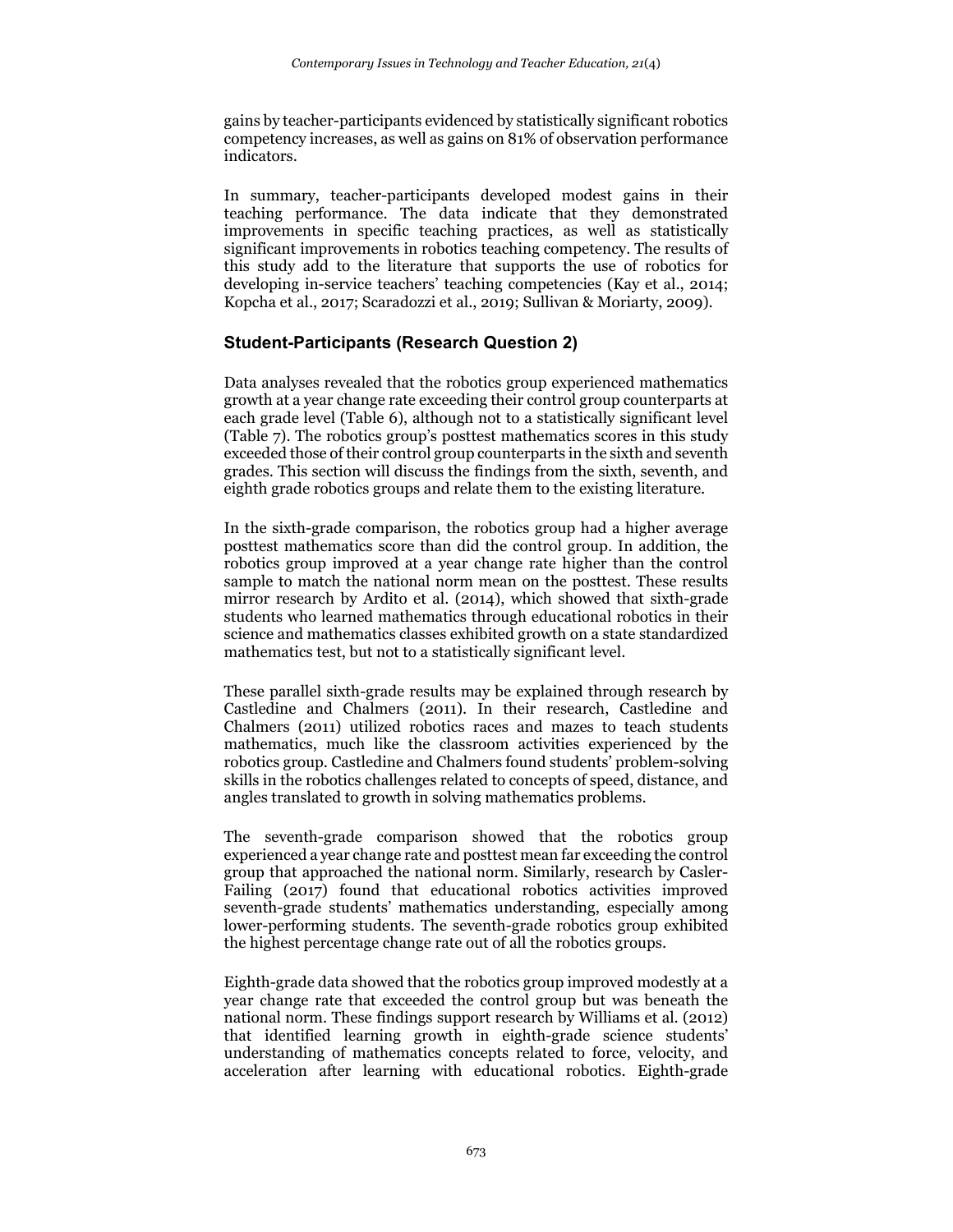student performance gains were minimal when compared to the improved scores earned by sixth and seventh graders. In this case, triangulation of teacher-participant data from the teaching observations can be used to explain the low eighth-grade achievement data.

Teacher-participants showed improvement in 21 of the 26 teaching observation indicators. The negative trending by teacher-participants in the remaining five teaching observation indicators could explain the minimal growth by eighth graders. Data confirm that the teacherparticipants who scored the lowest on the teaching observation instrument in these indicators were mostly eighth-grade teachers. Thus, this triangulation supports the supposition that eighth-grade students did not improve on the same level as the sixth and seventh-grade groups over the academic year due to weaker eighth-grade teacher instruction.

Altogether, these results are noteworthy because the robotics group experienced learning growth at a higher percentage over the course of the year than the control sample of demographically matched students from similarly disadvantaged schools. Not only did the robotics groups exhibit higher percentage growth than the control groups in all three grade levels, the sixth-grade robotics group matched the national norm average. These findings suggest that robotics PD sessions for middle school science and mathematics teachers can positively impact students' mathematics achievement.

# **Implications**

Specifically, this study provides perspective on educational robotics PD and ways it can impact science and mathematics teaching performance and mathematics achievement in underserved middle schools. Generally, the findings of this study support the potential of educational robotics PD to impact teaching and learning positively in the science and mathematics classrooms. Therefore, we recommend that (a) schools seek to build upon the PD curriculum outlined in this article, and (b) school districts and partner organizations (i.e., universities and after school programs like FIRST LEGO League) work together to expand their robotics PD initiatives at the middle school level.

# **Limitations**

This study was limited by a few factors. First, it could be logically inferred that teacher-participants'  $(N = 11)$  experiences in the robotics PD sessions positively impacted the standardized test performance of the studentparticipants  $(N = 291)$ . However, we must temper such a conclusion, given the limitations of the small treatment group of the teacher-participants. Next, while this study utilized a modified ADEPT instrument to align with state observation protocols, several more specialized valid and reliable instruments have been designed for STEM-specific pedagogy, such as Marshall et al.'s (2010) EQUIP, and Piburn and Sawada's (2001) Reformed Teaching Observation Protocol. Finally, a more specialized instrument could have been used in this study to evaluate students' mathematics growth instead of the dynamic computer-based standardized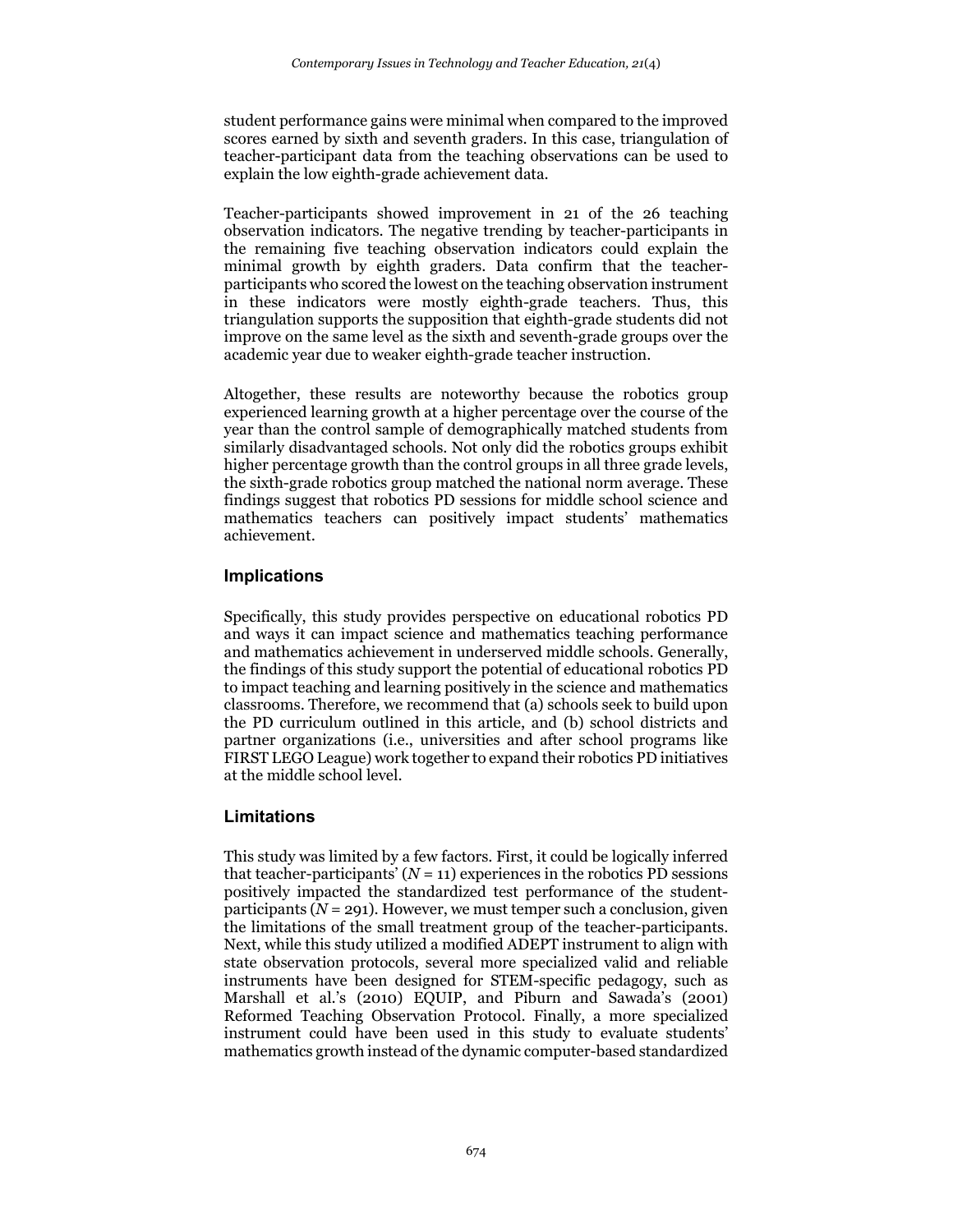test that included questions aligned to multiple subjects, as protracted student testing could result in assessment apathy (Thompson, 2008).

# **Future Research**

Future inquiry into the burgeoning field of educational robotics builds on these findings in four distinct ways. First, future studies could increase the population size of in-service teachers participating in robotics PD for greater generalizability. Second, STEM-specific observational protocols could be used to evaluate STEM pedagogy. In addition, more specific robotics PD design variables could be examined, including ways STEM concepts and standards can be connected to instruction, ways to present robotics technology concepts, and ways to engage learners in roboticsintegrated lessons. Finally, teacher and student performance data could be supplemented with additional qualitative data to aid in triangulation.

# **Author Note**

This study was sponsored by the Improving Teacher Quality Higher Education Grant Program.

# **References**

Ardito, G., Mosley, P., & Scollins, L. (2014). WE, ROBOT: Using robotics to promote collaborative and mathematics learning in a middle school classroom. *Middle Grades Research Journal, 9*(3), 73.

Barry, C. A., Britten, N. Barber, N., Bradley, C., & Stevensen, F. (1999). Using reflexivity to optimize teamwork in qualitative research. *Qualitative Health Research*, (1), 26-44. [https://journals.sagepub.com/doi/abs/](https://journals.sagepub.com/doi/abs/%2010.1177/104973299129121677) [10.1177/104973299129121677](https://journals.sagepub.com/doi/abs/%2010.1177/104973299129121677)

Bers, M. U. (2010). The TangibleK robotics program: Applied computational thinking for young children. *Early Childhood Research & Practice, 12*(2).

Bers, M. U., Flannery, L., Kazakoff, E. R., & Sullivan, A. (2014). Computational thinking and tinkering: Exploration of an early childhood robotics curriculum. *Computers & Education, 72*, 145-157.

Casler-Failing, S. L. (2017). The effects of integrating Lego robotics into a mathematics curriculum to promote the development of proportional reasoning*. Proceedings of the Interdisciplinary STEM Teaching and Learning Conference* (pp. 24-35). Statesboro, GA: Georgia Southern University.

Casler-Failing, S. L. (2018). Robotics and math: Using action research to study growth problems. *The Canadian Journal of Action Research, 19*(2), 4-25.

Castledine, A.-R., & Chalmers, C. (2011). LEGO robotics: An authentic problem solving tool? *Design and Technology Education*, *16*, 19–27.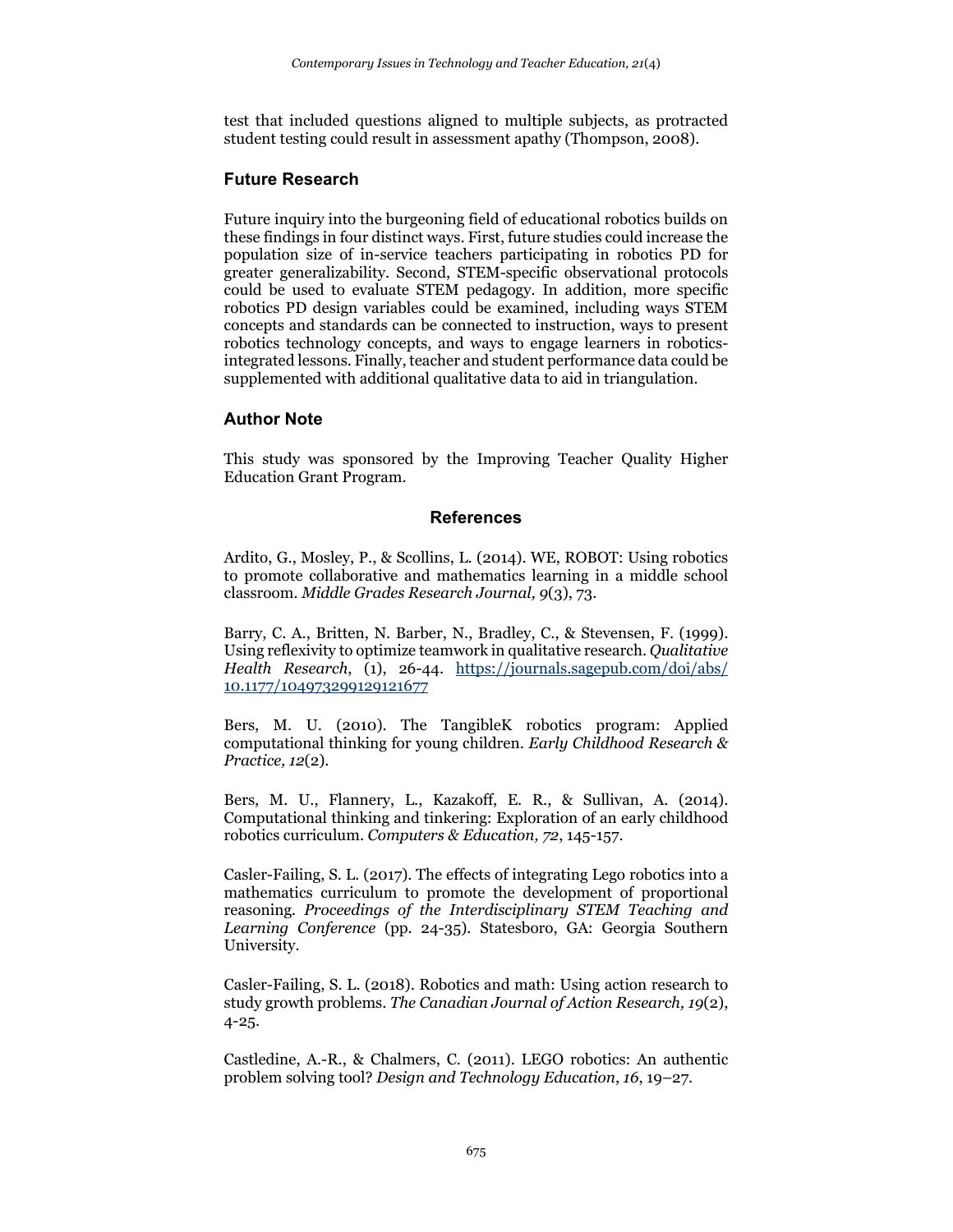Chambers, J. M., & Carbonaro, M. (2003). Designing, developing, and implementing a course on LEGO robotics for technology teacher education. *Journal of Technology and Teacher Education, 11*(2), 209– 242.

Cohen, J. (1988). *Statistical power analysis for the behavioral sciences*. Nature (2nd ed., Vol. 506). Lawrence Erlbaum Associates. <https://doi.org/10.4324/9780203771587>

Committee on STEM Education of the National Science & Technology Council (2018). *Charting a course for success: America's strategy for STEM education*. [https://www.energy.gov/sites/default/files/2019/05/](https://www.energy.gov/sites/default/files/2019/05/%20f62/STEM-Education-Strategic-Plan-2018.pdf) [f62/STEM-Education-Strategic-Plan-2018.pdf](https://www.energy.gov/sites/default/files/2019/05/%20f62/STEM-Education-Strategic-Plan-2018.pdf)

Cronbach, L. J. (1950). Further evidence on response sets and test design. *Educational and Psychological Measurement, 10*, 3-31.

Datteri, E., Zecca, L., Laudisa, F., & Castiglioni, M. (2013). Learning to explain: The role of educational robots in science education. *Themes in Science & Technology Education, 6*(1), 29–38.

DeVellis, R. F. (2003). *Scale development: Theory and applications*. Sage.

Eguchi, A. (2013). Educational robotics for promoting 21st century skills. *Journal of Automation, Mobile Robotics & Intelligent Systems, 8*(1), 1– 42.<https://doi.org/10.14313/JAMRIS>

Falloon, G. (2016). An analysis of young students' thinking when completing basic coding tasks using Scratch Jnr. on the iPad. *Journal of Computer Assisted Learning, 32*(6), 576–593.

Fessakis, G., Gouli, E., & Mavroudi, E. (2013). Problem solving by 5–6 years old kindergarten children in a computer programming environment: A case study. *Computers & Education, 63*, 87-97.

Field, A. (2009). *Discovering statistics using SPSS*. SAGE Publications.

Guven, G., & Cakir, N.K. (2020). Investigation of the opinions of teachers who received in-service training for Arduino-assisted robotic coding applications. *Educational Policy Analysis and Strategic Research, 15*(1), 253-274. doi: 10.29329/epasr.2020.236.14

Hall-Lay, S. (2018). *Gender effects of robotics programs on STEM-related self-efficacy of high school students* (Unpublished doctoral dissertation). Walden University, Minneapolis, MN.

K12 Computer Science Framework Steering Committee. (2016). *K–12 computer science framework*. http://www.k12cs.org.

Kafai, Y. B., & Resnick, M. (1996). *Constructionism in practice: Designing, learning and thinking in a digital world*. Lawrence Erlbaum Associates.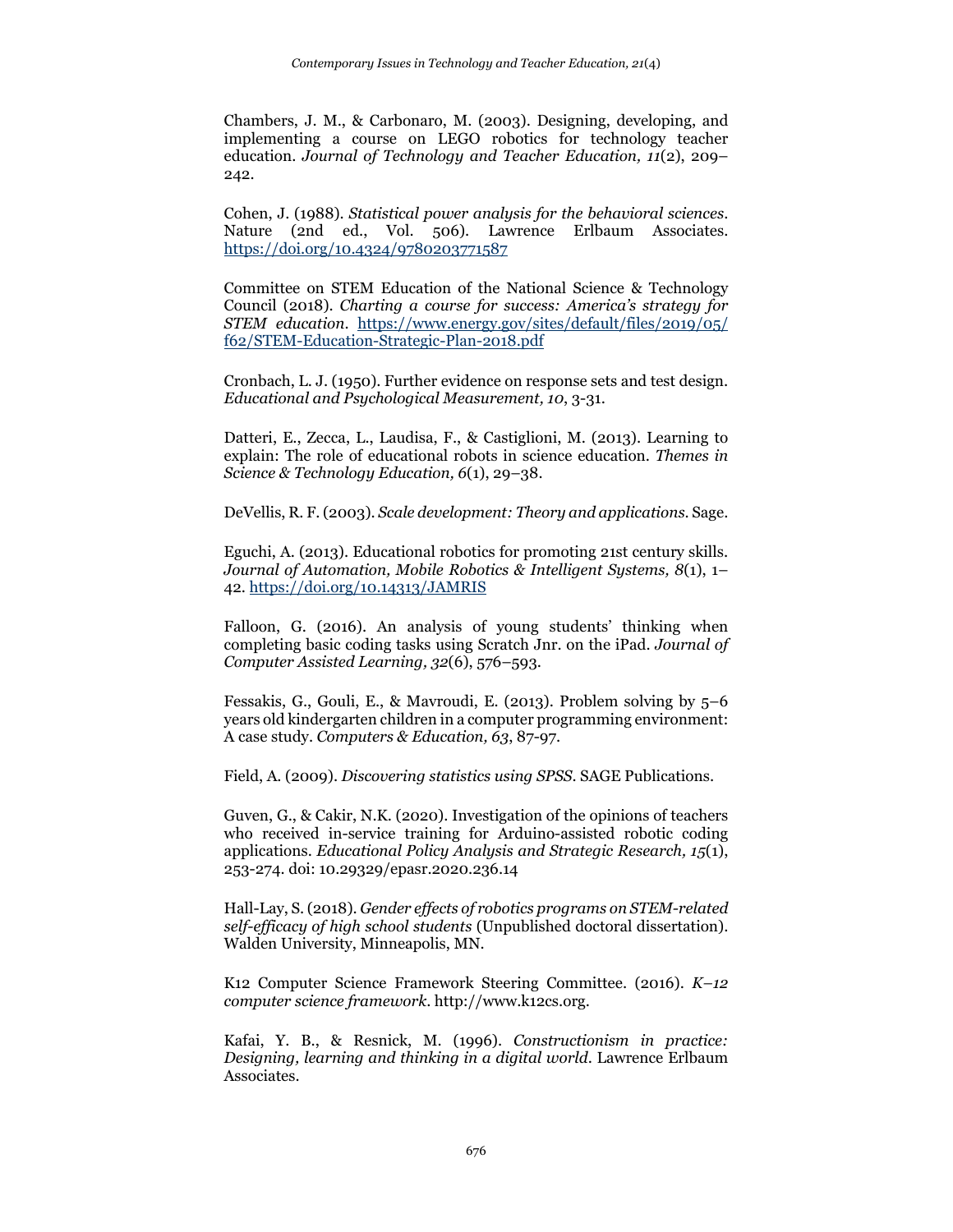Kaloti-Hallak, F., Armoni, M., & Ben-Ari, M. (2019). The effect of robotics activities on learning the engineering design process. *Informatics in Education 18*(1), 105-129.

Kay, J. S., Moss, J. G., Engelman, S., & McKlin, T. (2014). Sneaking in through the back door: Introducing K-12 teachers to robot programming. *SIGCSE 2014 - Proceedings of the 45th ACM Technical Symposium on Computer Science Education*, 499–504. [https://doi.org/10.1145/](https://doi.org/10.1145/%202538862.2538972) [2538862.2538972](https://doi.org/10.1145/%202538862.2538972)

Kim, C., Kim, D., Yuan, J., Hill, R. B., Doshi, P., & Thai, C. N. (2015). Robotics to promote elementary education pre-service teachers' STEM engagement, learning, and teaching. *Computers and Education, 91*, 14– 31.<https://doi.org/10.1016/j.compedu.2015.08.005>

Kim, C., Yuan, J., Vasconcelos, L., Shin, M., & Hill, R. B. (2018). Debugging during block-based programming. *Instructional Science*, *46*(5), 767–787.

Kopcha, T. J., McGregor, J., Shin, S., Qian, Y., Choi, J., Hill, R., Mativo, J., & Choi, I. (2017). Developing an integrative STEM curriculum for robotics education through educational design research. *Journal of Formative Design in Learning, 1*(1), 31–44. [https://doi.org/10.1007/s41686-017-](https://doi.org/10.1007/s41686-017-0005-1) [0005-1](https://doi.org/10.1007/s41686-017-0005-1)

Koumoullos, M. (2013). *The academic differences between students involved in school-based robotics programs and students not involved in school-based robotics programs* (Unpublished doctoral dissertation). St. John's University, Jamaica, NY.

Leonard, J., Buss, A., Gamboa, R., Mitchell, M., Fashola, O., Hubert, T. & Almughyirah, S. (2016). Using robotics and game design to enhance children's self-efficacy, STEM attitudes, and computational thinking skills. *Journal of Science Education and Technology* 25(6), 860-876.

Liang, G., Fu, W., & Wang, K. (2019). Analysis of *t*-test misuses and SPSS operations in medical research papers. *Burns and Trauma, 7*(31). <https://doi.org/10.1186/s41038-019-0170-3>

Marshall, J. C., Smart, J., & Horton, R. M. (2010). *The design and validation of EQUIP: An instrument to assess inquiry-based instruction*. *International Journal of Science and Mathematics Education, 8*(2), 299‐ 321[. https://link.springer.com/article/10.1007/s10763-009-9174-y](https://link.springer.com/article/10.1007/s10763-009-9174-y)

Martin, F. G., Mikhak, B., Resnick, M., Silverman, B. & Berg, R. (2000). To Mindstorms and beyond: Evolution of a construction kit for magical machines. In A. Druin & J. Hendler (Eds.), *Robots for kids: Exploring new technologies for learning* (pp. 9–33). Morgan Kaufmann.

Mikropoulos, T., & Bellou, I. (2013). Educational robotics as mindtools.<br>Themes in Science & Technology Education,  $6(1)$ , 5–14. *Themes in Science & Technology Education*, *6*(1), 5–14. <http://earthlab.uoi.gr/theste/index.php/theste>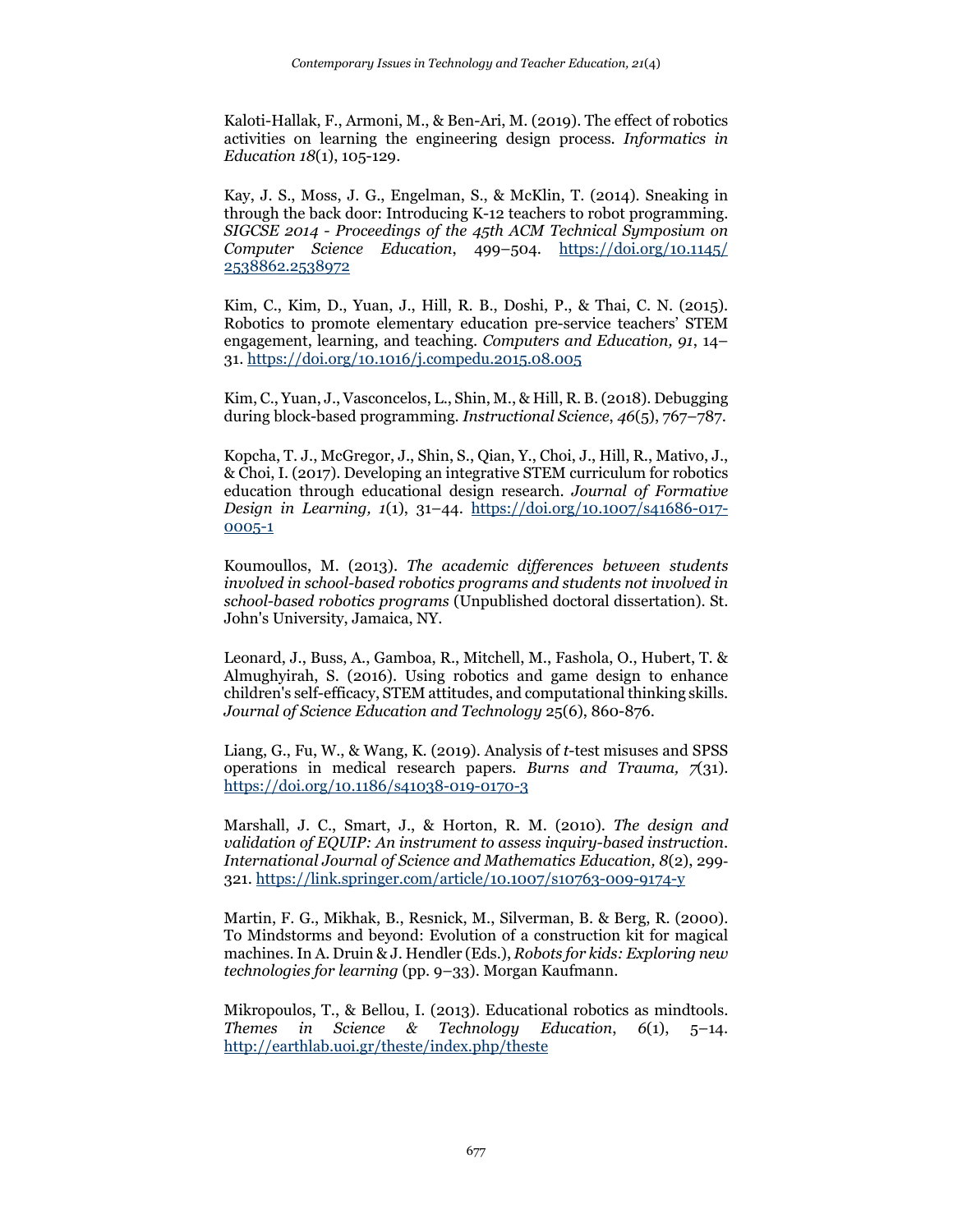Nunnally, J. C. (1967). *Psychometric theory*. McGraw-Hill.

Northwest Evaluation Association. (2019). *Normative data & RIT scores*. <https://www.nwea.org/normative-data-rit-scores/>

Papert, S. (1980). *Mindstorms: Children, computers and powerful ideas*. Basic Books.

Papert, S. (1993). *The children's machine.* Basic Books.

Piburn, M., & Sawada, D. (2001). *Reformed Teaching Observation Protocol (RTOP): Reference manual*. ACEPT Technical Report No. IN00‐ 3. [https://www.public.asu.edu/~anton1/AssessArticles/Assessments/](https://www.public.asu.edu/%7Eanton1/AssessArticles/Assessments/%20Science%20Assessments/RTOP%20Reference%20Manual.pdf) [Science%20Assessments/RTOP%20Reference%20Manual.pdf](https://www.public.asu.edu/%7Eanton1/AssessArticles/Assessments/%20Science%20Assessments/RTOP%20Reference%20Manual.pdf)

Resnick, M., & Silverman, B. (2005). Some reflections on designing construction kits for kids. In *Proceedings of Interaction Design and Children Conference* (pp. 117-122). [https://dl.acm.org/doi/10.1145/](https://dl.acm.org/doi/10.1145/%201109540.1109556) [1109540.1109556](https://dl.acm.org/doi/10.1145/%201109540.1109556)

Saldana, J. (2015). *The coding manual for qualitative researchers*. Sage.

Scaradozzi, D., Screpanti, L., Cesaretti, L., Storti, M., & Mazzieri, E. (2019). Implementation and assessment methodologies of teachers' training courses for STEM activities. *Technology, Knowledge and Learning, 24*(2), 247-268.<https://doi.org/10.1007/s10758-018-9356-1>

South Carolina Department of Education. (2018). *South Carolina teaching standards 4.0 rubric*. [https://www.ed.sc.gov/educators/](https://www.ed.sc.gov/educators/%20educator-effectiveness/south-carolina-teaching-standards-4-0/) [educator-effectiveness/south-carolina-teaching-standards-4-0/](https://www.ed.sc.gov/educators/%20educator-effectiveness/south-carolina-teaching-standards-4-0/)

Stehlik-Barry, K., & Babinec, A. J. (2017). *Data analysis with IBM SPSS statistics*. Packt Publishing.

Sullivan, F., & Moriarty, M. (2009). Robotics and discover learning: Pedagogical beliefs, teacher practice, and technology integration. *Journal of Technology and Teacher Education, 17*, 109–142. [http://people.umass.edu/florence/jtate.pdf%5Cnpapers2://publication/](http://people.umass.edu/florence/jtate.pdf%5Cnpapers2:/publication/uuid/284416E1-4D1B-48FA-8F07-583B7FCCFA47) [uuid/284416E1-4D1B-48FA-8F07-583B7FCCFA47](http://people.umass.edu/florence/jtate.pdf%5Cnpapers2:/publication/uuid/284416E1-4D1B-48FA-8F07-583B7FCCFA47)

Thompson, G. (2008). Beneath the apathy. *Educational Leadership, 65*(6), 50–54.

Williams, K., Igel, I., Poveda, R., Kapila, V., & Iskander, M. (2012). Enriching K-12 science and mathematics education using LEGOs. *Advances in Engineering Education,3*(2). [https://files.eric.ed.gov/](https://files.eric.ed.gov/%20fulltext/EJ1076110.pdf) [fulltext/EJ1076110.pdf](https://files.eric.ed.gov/%20fulltext/EJ1076110.pdf)

Yesharim, M., & Ben-Ari, M. (2018). Teaching robotics concepts to elementary school children. In W. Lepuschitz, M. Merdan, G. Koppensteiner, R. Balogh, & D. Obdržálek (Eds.), *Robotics in education.*